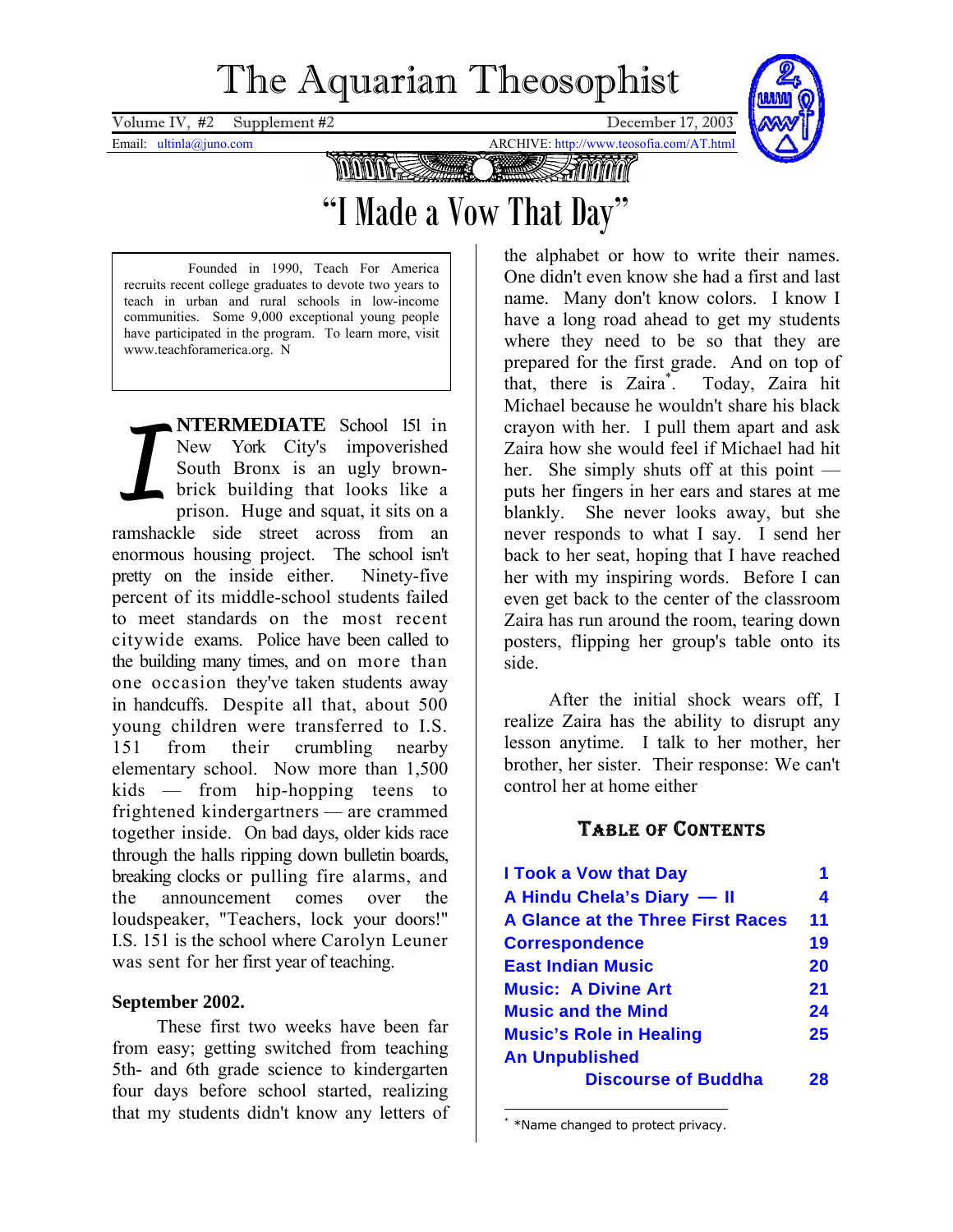EUNER, a five-foot, 11-inch athletic-**LEUNER**, a five-foot, 11-inch athletic-<br>looking blond Cornell University graduate has arrived with almost no teaching background. Her only formal training was a five-week crash course given the summer before school started. Leuner is a member of Teach For America (TFA), the national program that recruits high-achieving college graduates to work in the kind of low income rural and urban schools from which many educators flee. After her sink-or-swim introduction to teaching inner city children, Leuner worked hard to create an oasis of calm in her classroom. Now, on a sunny Tuesday, 19 tiny five- and six-year-olds sit patiently on the classroom's multicolored rug. Their names are a symphony of Latino, Caribbean and African American sounds: Alonja, Alricka, Larimar, Malik, Migsel,

Moises, Princess, Saffiyah, Shamrya, Vergilio, Zuley.

#### **"One, two, three. Eyes on me."**

Capturing attention is the first step in teaching kids to read. Leuner calls the class to order: "Let's read!" The children look at words neatly written on an oversize pad and begin chanting in spir ited, loud voices as they read a sentence their teacher has written on the pad: "Big Guy! Finger Space! Finger Space! Period!

"Big Guy" is the name Leuner uses for a capital letter. "Finger Space" means the space between each word in a sentence. These kids aren't just reading; they're engaged, having fun and learning punctuation too. "Who wants to show me something on the page?" Leuner asks. An impish little boy with coal-black hair and dark eyes waves his hand frantically. "Jorge, come on down!" Leuner chants game-show-host style.

Wearing a pair of blue jeans much too big for him, a light blue shirt and a big black tie, Jorge jumps up.

He points to and reads the word great on the pad. It goes on like this all day, every

day. Leuner challenges, entertains and intrigues. And gradually her students respond.

#### **October 2002.**

Its morning, I see Zaira standing outside waiting for the school building to open. I walk out, and we begin talking about the grass and the sky. She tells me that she likes my shoes and that she wishes I would wear my hair down. Noticing that I am wearing eye-liner, she says, "Miss Leuner, your eyes look funny. Do you need glasses?" I laugh, and she .grabs my hand. That day Zaira ate my chalk, refused to get out of her chair for lunch and bit Jasmine on the arm.

But I realized that I was constantly making a laundry list of what she did wrong. I would automatically believe any tattles the other kids made on her.

Granted, a lot of them were true, but I had put her in a little box. Even though on the surface I was encouraging and still trying to give incentives and work with her family, I knew that deep down I had given up on her. I made a vow that day to maintain in her the same high expectations I maintained for the rest of my students.

So, over the next weeks, I continue to talk to her family, but I start talking more to her. I find out that she wants to be exactly like her brother, that she loves to sing, that there are no books at home, no crayons, no glue — that is the real reason she isn't doing her work. I find out that she puts her fingers in her ears because she expects to get yelled at. She loves being line leader, and she loves the book *If You Give a Pig a Pancake.*"

Zaira and I begin to work together during lunch on her letters and her sounds. We spend every morning chatting before school as I work to build her social skills, her academic skills, but most of all her belief in herself. This has become our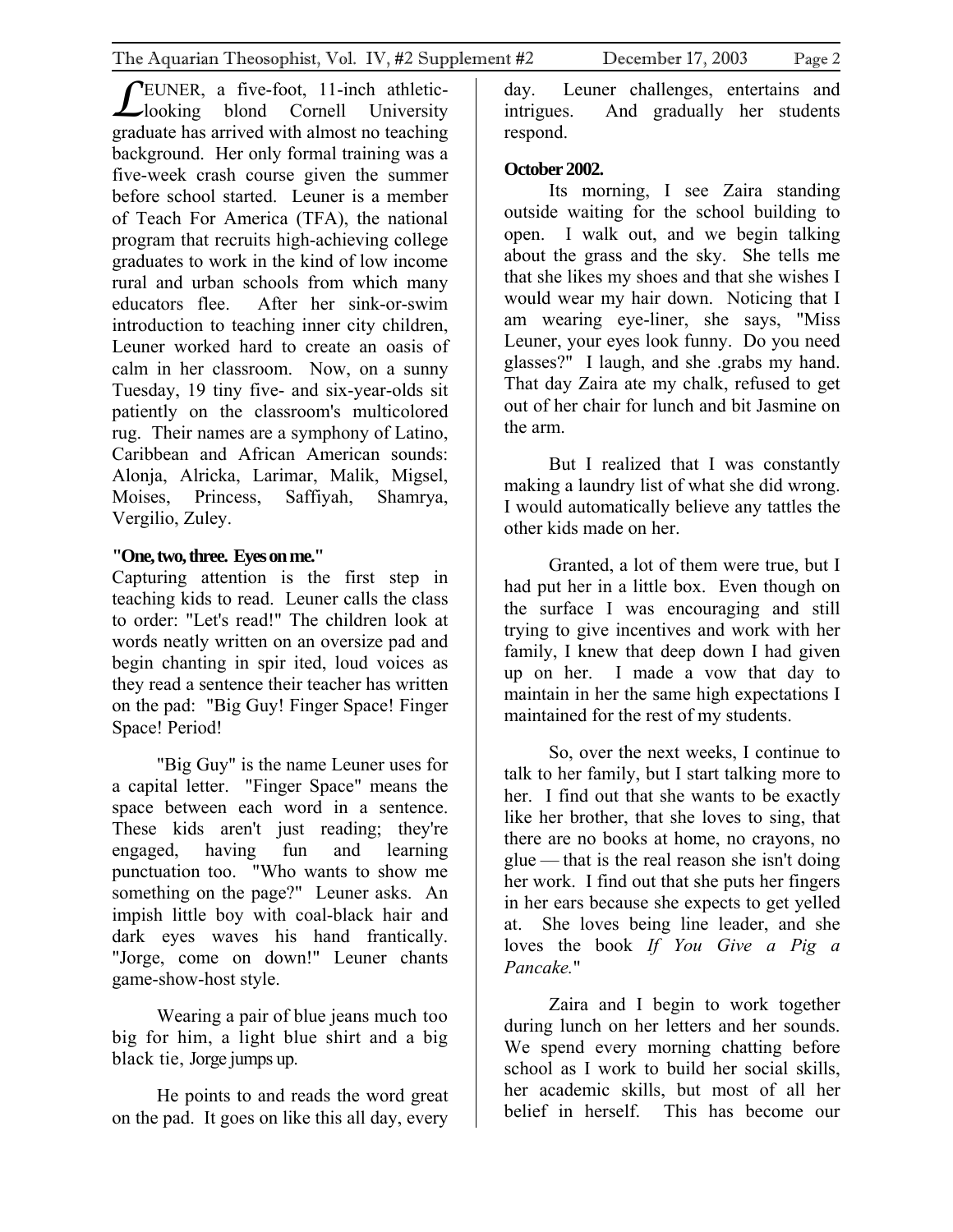sacred time together. She begins writing scribbles at first and then her mass of colors begins to emerge into pictures. Most of all, she suddenly desires to come to school and become part of the community of learners we have created in our classroom.

TO MANAGE the level of activity in her classroom, Leuner uses a combination of handclapping, rhymes and chants. When those techniques fail, she has an icy, devastating stare — one of which is usually enough to get chatty Claribel or super social Jorge to stop calling out. Perhaps her most effective tool is a color-coded behavior tracking system: Blue is best, Green a warning, Orange means a loss of privileges. It has been astonishingly effective at keeping the kids in line. "Jasmine, if I have to tell you to quiet down again, you're going to Green!" she says. This, and a lot of other tools, came right out of the Teach For America playbook. It is one of the many ways in which Leuner says TFA has guided, inspired and aided her.

#### **March 2003.**

All the children know their letters now. They know left and right, west and east. They can add single-digit numbers. All of them are writing sentences with periods at the end.

Zaira is still the first to get out of her seat during a lesson, but she finishes her work now and hasn't hit anyone in class since November. Zaira just finished her own story — with capital letters at the beginning of her sentences and filled with illustrations and a title page — describing her adventures to the moon in a rocket ship.

Books are sacred in my room, and my children love to read. My students will come up with rhyming words and words ending in the same sounds. They know what the word "stealth" means, and they use it to go on stealth missions through the hallways, undetected.

Michael, who wears the same tuckedin shirt almost every day, reads on a third grade level and is writing on a first-grade level already. They are all brilliant.

FACULTY, ADMINISTRATORS and parents agree: Carolyn Leuner is remarkable — an extraordinary teacher. Her calm demeanor (she almost never yells at her students), her idealism and her classroom-management skills have paid off. Her students know exactly what to do from the moment they arrive. Homework goes in the homework box. And students sit in their assigned seats. When Leuner calls out, "One, two, three. Eyes on me!" they quickly reply, "One, two. Eyes on you!" Rules are firm, and the teacher has high expectations for every student. But in her classroom, learning poetry, math, science, reading — is exciting and her students have come to crave it.

#### **May 2003.**

I have been hearing rumors that Zaira is leaving. At the end of one school day, her mother walks in with bags of her brother's and sister's school stuff. It was true. I can feel tears welling up in my eyes. "Hi, Miss Leuner," she says. "We are moving to a new neighborhood. I'm bringing Zaira's brother and sister to their new school on Monday. But I've worked it out so Zaira can stay. I am going to drive her every morning and pick her up every afternoon for the rest of the year."

Zaira just clung to me.

NOW IT'S LATE June, and the kindergarten classes have just completed graduation ceremonies. Leuner's kids and their families jam into her classroom to say goodbye.

It's bittersweet. After wavering all year about which grade she wanted to teach in the fall, Carolyn had finally decided to "loop" with her class — continue with the same children into first grade. For some reason, however, her request was denied, so she will be back in kindergarten next fall.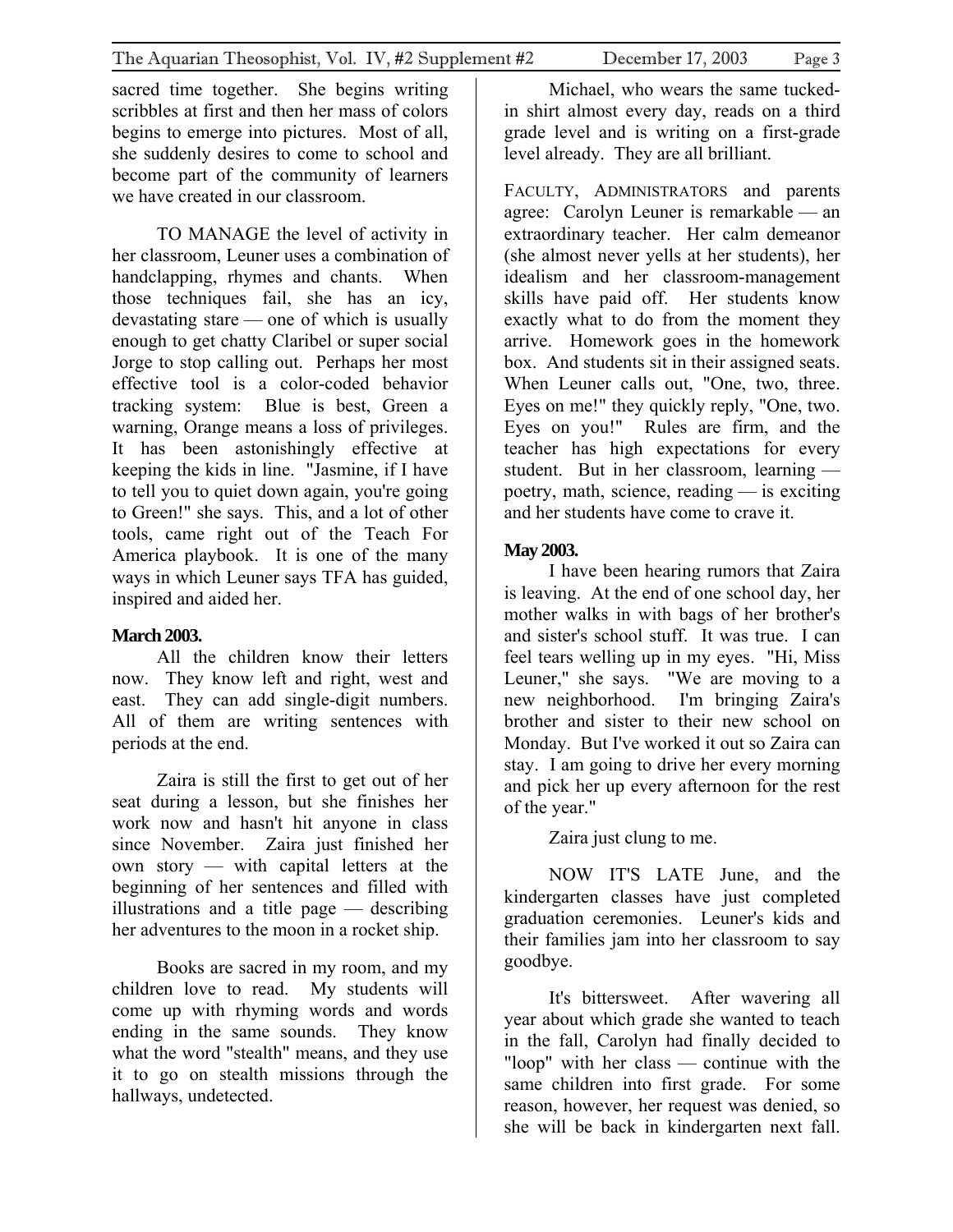<span id="page-3-0"></span>She's feeling great sadness at letting go of these students. There have been losses and extraordinary successes. And today she and the children share a sense of pride and accomplishment.

"Welcome," she says to everyone. Then there is a catch in her voice: "I'm going to cry." As tears flow, she tells the many parents, "This has been an amazing year for me. Your children are so bright!"

The kindergarten kids get diplomas, and Leuner salutes each child individually, describing his or her special quality: "Saffiyah has a great imagination. Michael is one of the smartest children I've ever met. Rhona, who didn't know the alphabet, is now reading books by herself. Miguel has a smile for everyone. Marlene is one of the best artists I've ever seen. Jorge is always looking out for others." Every child gets a heartfelt, honest minute of praise. Except one.

One child is missing. One promising child has slipped away into the confusing cross currents that sweep around poor families. Zaira.

Despite her mother's best efforts, she wasn't able to finish the year with her classmates. Distance, job conflicts, time, family contingencies — everything created too many obstacles, Leuner suspects.

Yet, Zaira was powerfully present in Leuner's mind that day. Zaira had caught a bit of the light and might hold on to it. "Zaira — all the Zairas," says Leuner, "is why I teach for America."



### A HINDU CHELA'S DIARY

(Continued from November *Supplement*)

"I HAVE always felt and still feel strongly that I have already once studied this sacred philosophy with Kunala, and that I must have been, in a previous life, his most obedient and humble disciple. This must have been a fact, or else how to account for the feelings created in me when I first met him, although no special or remarkable circumstances were connected with that event. All my hopes and plans are centred in him, and nothing in the world can shake my confidence in him especially when several of my Brahmin acquaintances tell me the same things without previous. consultation

"I went to the great festival of Durga yesterday, and spent nearly the whole day looking in the vast crowd of men, women, children and mendicants for some of Kunala's friends, for he once told me to never be sure that they were not near me, but I found none who seemed to answer my ideas. As I stood by the ghaut at the river side thinking that perhaps I was left alone to try my patience, an old and apparently very decrepit Bairagee plucked my sleeve and said: 'Never expect to see any one, but always be ready to answer if they speak to you; it is not wise to peer outside of yourself for the great followers of Vasudeva: look rather within.'

"This amazed me, as I was expecting him to beg or to ask me for information. Before my wits returned, he had with a few steps mingled with a group of people, and in vain searched I for him: he had disappeared. But the lesson is not lost.

"To-morrow I return to I\_\_\_\_\_\_\_\_.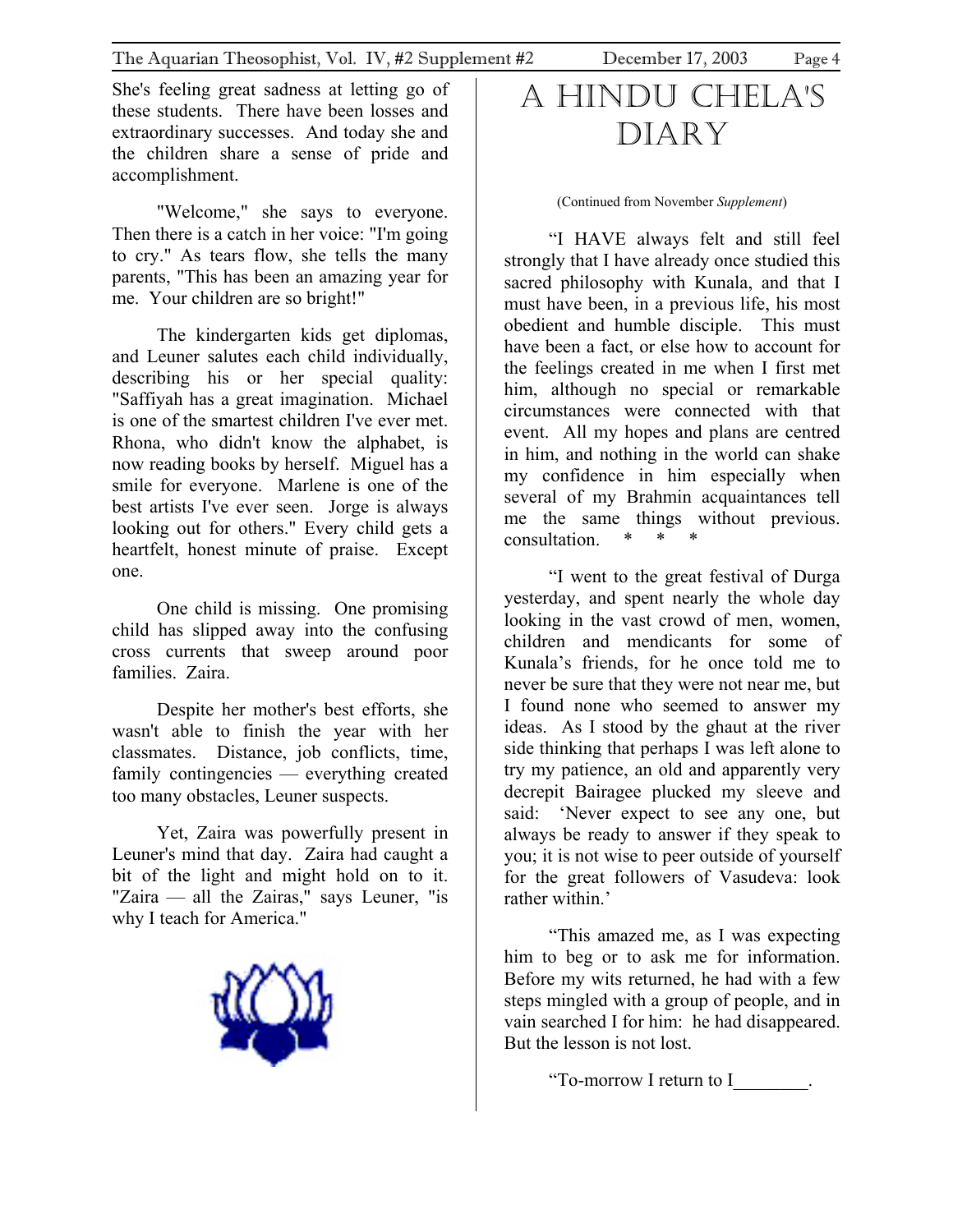"Very wearying indeed in a bodily sense was the work of last week and especially of last evening, and upon laying down on my mat last night after continuing work far into the night I fell quickly sound asleep. I had been sleeping some hour or two when with a start I awoke to find myself in perfect solitude and only the horrid howling of the jackals in the jungle to disturb me. The moon was brightly shining and I walked over to the window of this European modeled house threw it open and looked out. Finding that sleep had departed, I began again on those palm leaves. Just after I had begun, a tap arrested my attention and I opened the door. Overjoyed was I then to see Kunala standing there, once more unexpected.

"'Put on your turban and come with me,' he said and turned away.

"Thrusting my feet into my sandals, and catching up my turban, I hurried after him, afraid that the master would get beyond me, and I remain unfortunate at losing some golden opportunity.

"He walked out into the jungle and turned into an unfrequented path. The jackals seemed to recede into the distance; now and then in the mango trees overhead, the flying foxes rustled here and there, while I could distinctly hear the singular creeping noise made by a startled snake as it drew itself hurriedly away over the leaves. Fear was not in my breast for master was in front. He at last came to a spot that seemed bare of trees, and bending down, seemed to press his hand into the grass. I then saw that a trap door or entrance to a stairway very curiously contrived, was there. Stairs went down into the earth. He went down and I could but follow. The door closed behind me, yet it was not dark. Plenty of light was there, but where it came from I cared not then nor can I now, tell. It reminded me of our old weird tales told us in youth of pilgrims going down to the land of the

Devas where, although no sun was seen, there was plenty of light.

"At the bottom of the stairs was a passage. Here I saw people but they did not speak to me and appeared not to even see me although their eyes were directed at me. Kunala said nothing but walked on to the end, where there was a room in which were many men looking as grand as he does but two more awful, one of whom sat at the extreme end.

 \* \* \* \* \* \* \* \* \* \*

[Here there is a confused mass of symbols and ciphers which I confess I cannot decipher, and even if I had the ability to do so, I would check myself, because I surmise that it is his own way of jotting down for his own remembrance, what occurred in that room. Nor do I think that even a plain reading of it would give the sense to any one but the writer himself, for this reason, that it is quite evidently fragmentary. For instance, I find among the rest, a sort of notation of a division of states or planes: whether of consciousness, of animated, or of elemental life, I cannot tell; and in each division are hieroglyphs that might stand for animals, or denizens of the astral world, or for anything else, even for ideas only, so I will proceed at the place of his returning.]

"Once more I got out into the passage, but never to my knowledge went up those steps, and in a moment more was I again at my door. It was as I left it, and on the table I found the palm leaves as I dropped them, except that beside them was a note in Kunala's hand, which read:

"'Nilakant — strive not yet to think too deeply on those things you have just seen. Let the lessons sink deep into your heart, and they will have their own fruition. To-morrow I will see you'.  $*$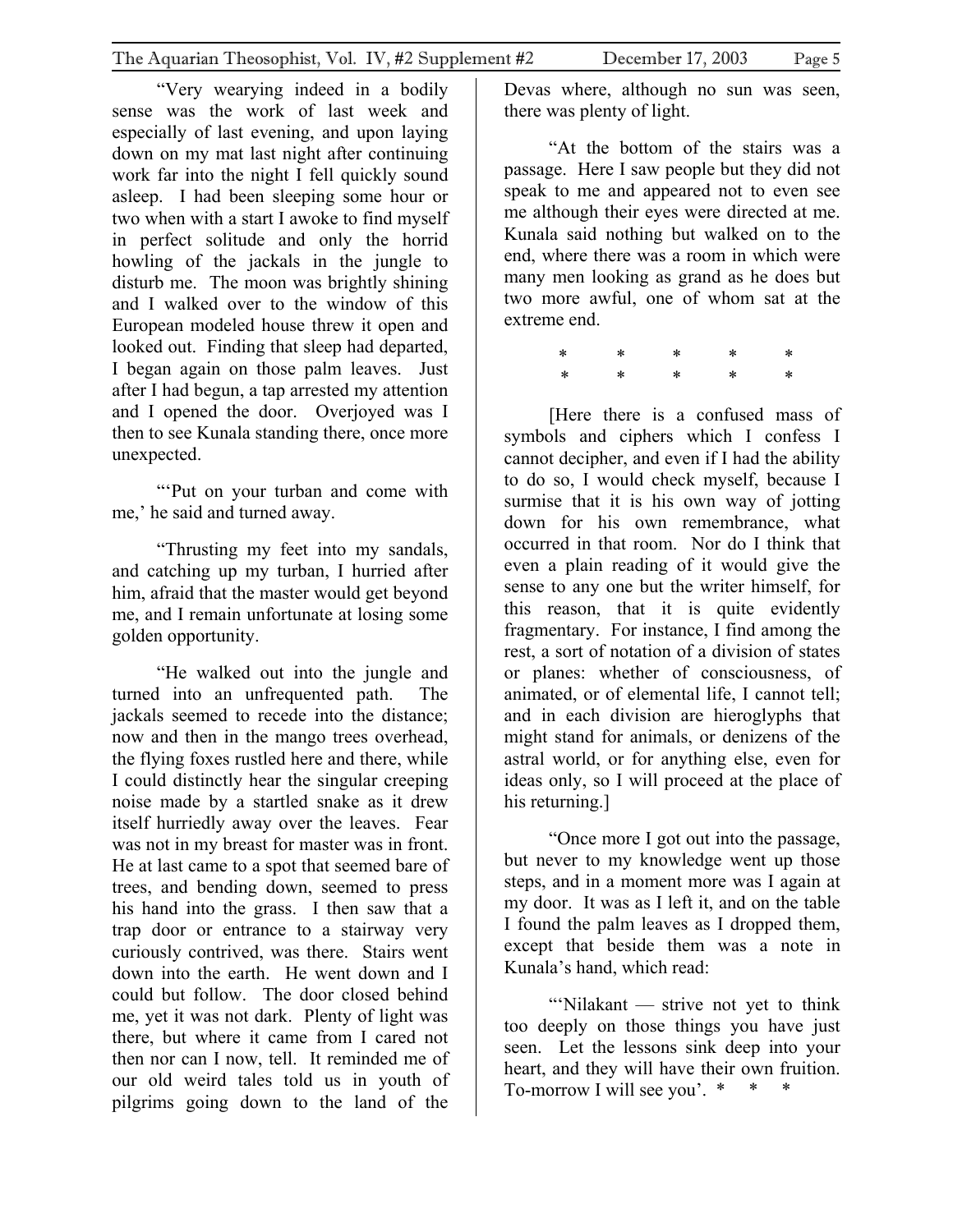"What a very great blessing is mine to have had Kunala's company for so many days even as we went to The Very rarely however he said a few words of encouragement and good advice as to how I should go on. He seems to leave me as to that to pick my own way. This is right, I think, because otherwise one would never get any individual strength or power of discrimination. Happy were those moments, when alone at midnight, we then had conversation. How true I then found the words of the *Agroushada Parakshai* to be:

"'Listen while the Sudra sleeps like the dog under his hut, while the Vaysa dreams of the treasures that he is hoarding up, while the Rajah sleeps among his women. This is the moment when just men, who are not under the dominion of their flesh, commence the study of the sciences."[\\*](#page-5-0)

"The midnight hour must have powers of a peculiar nature. And I learned yesterday from glancing into an Englishman's book, that even those semi barbarians speak of that time as 'the witching hour,' and it is told me that among them 'witching' means to have magic power.  $*$  \*

"We stopped at the Rest House in B\_\_\_\_\_\_\_\_ yesterday evening, but found it occupied and so we remained in the porch for the night. But once more I was to be blessed by another visit with Kunala to some of his friends whom I revere and who will I hope bless me too.

"When every one had quieted down he told me to go with him to the sea which was not far away. We walked for about three quarters of an hour by the seashore, and then entered as if into the sea. At first a slight fear came into me, but I saw that a path seemed to be there, although water was all around us. He in front and I following, we

went for about seven minutes, when we came to a small island; on it was a building and on top of that a triangular light. From the sea shore, the island would seem like an isolated spot covered all over by green bushes. There is only one entrance to go inside. And no one can find it out unless the occupant wishes the seeker to find the way. On the island we had to go round about for some space before we came in front of the actual building. There is a little garden in front and there was sitting another friend of Kunala with the same expression of the eyes as he has. I also recognized him as one of those who was in the room underground. Kunala seated himself and I stood before them. We stayed an hour and saw a portion of the place. How very pleasant it is! And inside he has a small room where he leaves his body when he himself moves about in other places. What a charming spot, and what a delightful smell of roses and various sorts of flowers! How I should wish to visit that place often. But I cannot indulge in such idle dreams, nor in that sort of covetousness. The master of the place put his blessing hand upon my head, and we went away back to the Rest House and to the morrow full of struggles and of encounters with men who do not see the light, nor hear the great voice of the future; who are bound up in sorrow because they are firmly attached to objects of sense. But all are my brothers and I must go on trying to do the master's work which is only in fact the work of the Real Self which is All and in All."

"I HAVE been going over that message I received just after returning from the underground room, about not thinking yet too deeply upon what I saw there, but to let the lessons sink deep into my heart. Can it be true — must it not indeed be true — that we have periods in our development when rest must be taken for the physical brain in order to give it time as a much less comprehensive machine than these English college professors say it is, to assimilate what it has received, while at the same time

<span id="page-5-0"></span> $\overline{a}$ \* See Agroushada Parakshai, 2d book, 23d dialogue.- [ED. Path.]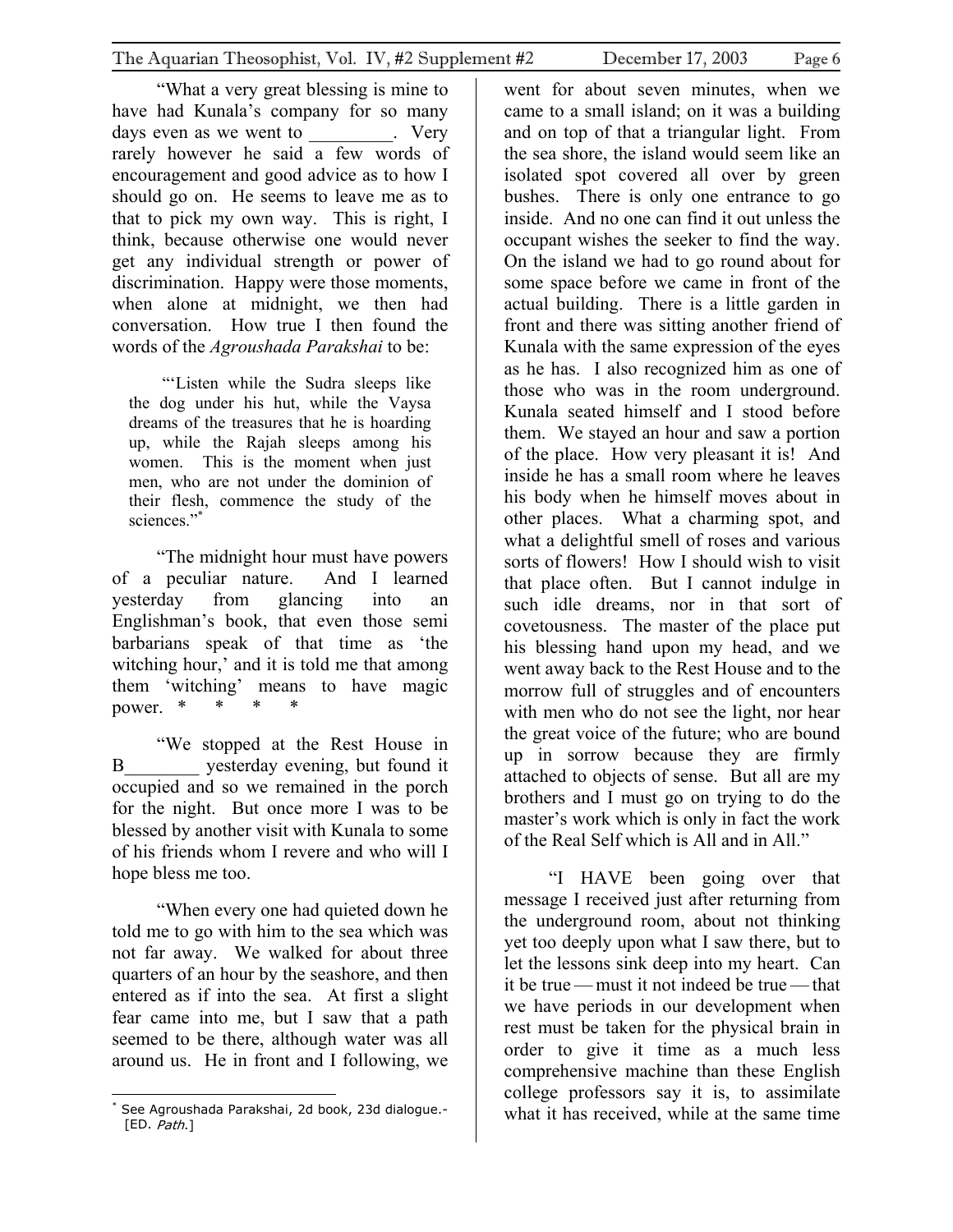the real brain  $-$  as we might say, the spiritual brain — is carrying on as busily as ever all the trains of thought cut off from the head. Of course this is contrary to this modern science we hear so much about now as about to be introduced into all Asia, but it is perfectly consistent for me.

"To reconsider the situation: I went with Kunala to this underground place, and there saw and heard most instructive and solemn things. I return to my room, and begin to puzzle over them all, to revolve and re-revolve them in my mind, with a view to clearing all up and finding out what all may mean. But I am interrupted by a note from Kunala directing me to stop this puzzling, and to let all I saw sink deep into my heart. Every word of his I regard with respect, and consider to hold a meaning, being never used by him with carelessness. So when he says, to let it sink into my 'heart,' in the very same sentence where he refers to my thinking part — the mind — why he must mean to separate my heart from my mind and to give to the heart a larger and greater power.

"Well, I obeyed the injunction, made myself, as far as I could, forget what I saw and what puzzled me and thought of other things. Presently, after a few days while one afternoon thinking over an episode related in the *Vishnu Purana,*[\\*](#page-6-0) I happened to look up at an old house I was passing and stopped to examine a curious device on the porch; as I did this it seemed as if either the device, or the house, or the circumstance itself, small as it was, opened up at once several avenues of thought about the underground room, made them all clear, showed me the conclusion as vividly as a well demonstrated and fully illustrated proposition, to my intense delight.

Now could I perceive with plainness, that those few days which seemed perhaps

wasted because withdrawn from contemplation of that scene and its lessons, had been with great advantage used by the spiritual man in unraveling the tangled skein, while the much praised brain had remained in idleness. All at once the *flash* came and with it knowledge.<sup>[†](#page-6-1)</sup> But I must not depend upon these flashes, I must give the brain and its governor, the material to work with.  $*$  \* \*

"Last night just as I was about to go to rest, the voice of Kunala called me from outside and there I went at once. Looking steadily at me he said: 'we want to see you,' and as he spoke he gradually changed, or disappeared, or was absorbed, into the form of another man with awe-inspiring face and eyes, whose form apparently rose up from the material of Kunala's body. At the same moment two others stood there also, dressed in the Tibetan costume; and one of them went into my room from which I had emerged. After saluting them reverently, and not knowing their object, I said to the greatest,

"'Have you any orders to give?'

"'If there are any they will be told to you without being asked,' he replied, 'stand still where you are.'

"Then he began to look at me fixedly. I felt a very pleasant sensation as if I was getting out of my body. I cannot tell now what time passed between that and what I am now to put down here. But I saw I was in a peculiar place. It was the upper end of \_\_\_\_\_\_\_\_\_\_ at the foot of the \_\_\_\_\_\_\_\_\_ range. Here was a place where there were only two houses just opposite to each other, and no other sign of habitation; from one of these came out the old faquir I saw at the Durga festival, but how changed, and yet the

<span id="page-6-0"></span> $\overline{a}$ An ancient Hindu book full of tales as well as doctrines.-[Ed. Path.]

<span id="page-6-1"></span><sup>1</sup> <sup>†</sup> These flashes of thought are not unknown even in the scientific world, as, where in such a moment of lunacy, it was revealed to an English scientist, that there must be iron in the sun; and Edison gets his ideas thus.-[Ed. Path.]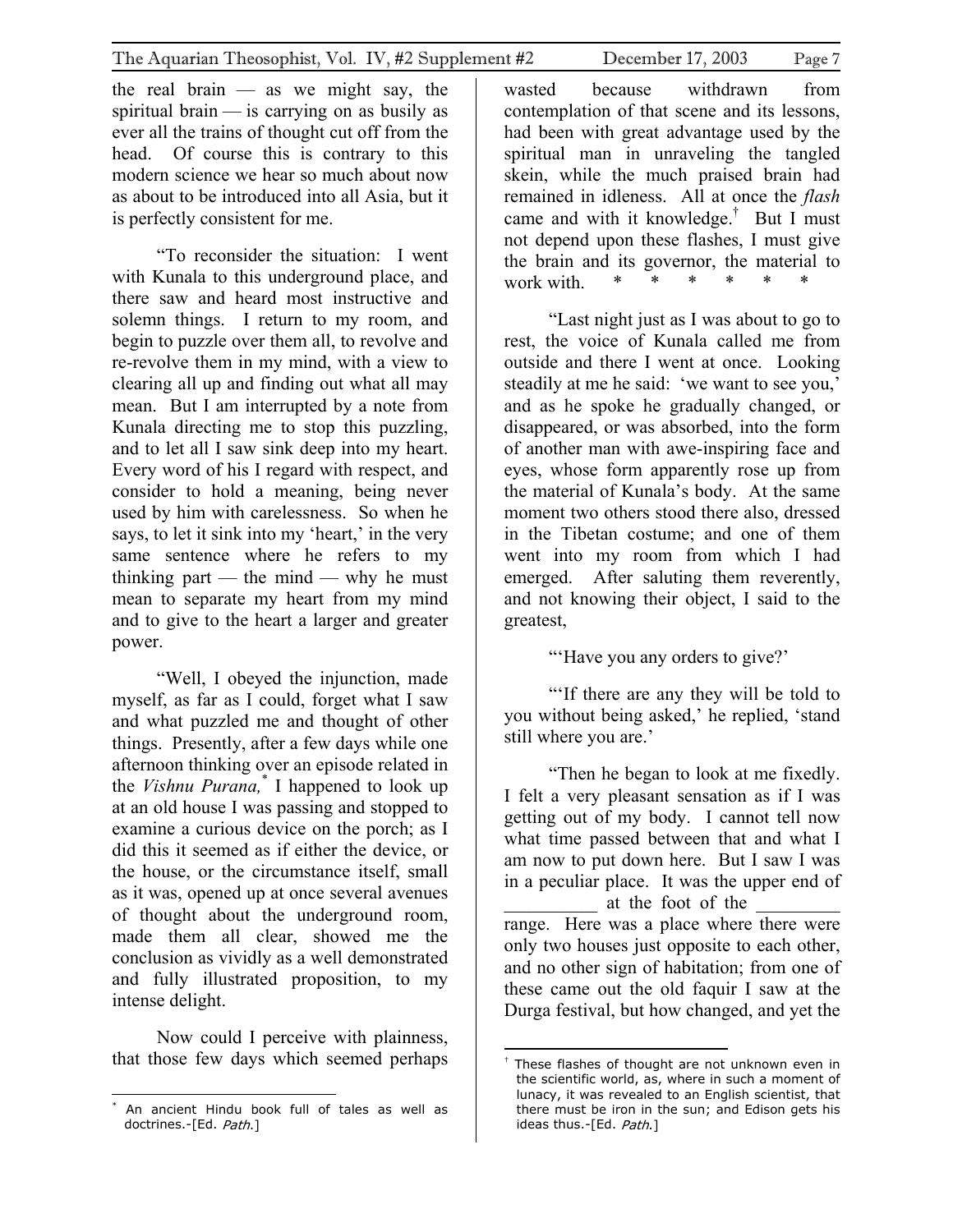same: then so old, so repulsive; now so young, so glorious, so beautiful. He smiled upon me benignly and said:

"'Never expect to see any one, but always be ready to answer if they speak to you; it is not wise to peer outside of yourself for the great followers of Vasudeva: look rather within<sup>'</sup>

"The very words of the poor faquir!

"He then directed me to follow him.

"After going a short distance, of about half a mile or so, we came to a natural subterranean passage which is under the range. The path is very dangerous; the River \_\_\_\_\_\_\_\_\_\_\_\_\_\_ flows underneath in all the fury of pent up waters, and a natural causeway exists upon which you may pass; only one person at a time can go there and one false step seals the fate of the traveller. Besides this causeway, there are several valleys to be crossed. After walking a considerable distance through this subterranean passage we came into an open plain in L\_\_\_\_\_\_\_\_K. There stands a large massive building thousands of years old. In front of it is a huge Egyptian Tau. The building rests on seven big pillars each in the form of a pyramid. The entrance gate has a large triangular arch, and inside are various apartments. The building is so large that I think it can easily contain twenty thousand people. Some of the rooms were shown to me.

"This must be the central place for all those belonging to the class, to go for initiation and stay the requisite period.

"Then we entered the great hall with my guide in front. He was youthful in form but in his eyes was the glance of ages. \* The grandeur and serenity of this place strikes the heart with awe. In the centre was what we would call an altar, but it must only be the place where focuses all the power, the intention, the knowledge and the influence

of the assembly. For the seat, or place, or throne, occupied by the chief \_\_\_\_\_\_\_\_\_ the highest has around it an indescribable glory, consisting of an effulgence which seemed to radiate from the one who occupied it. The surroundings of the throne were not gorgeous, nor was the spot itself in any way decorated — all the added magnificence was due altogether to the aura which emanated from Him sitting there. And over his head I thought I saw as I stood there, three golden triangles in the air above — Yes, they were there and seemed to glow with an unearthly brilliance that betokened their inspired origin. But neither they nor the light pervading the place, were produced by any mechanical means. As I looked about me I saw that others had a triangle, some two, and all with that peculiar brilliant light."

[Here again occurs a mass of symbols. It is apparent that just at this spot he desires to jot down the points of the initiation which he wished to remember. And I have to admit that I am not competent to elucidate their meaning. That must be left to our intuitions and possibly future experience in our own case.]

\* \* \* \* \* \* \* \* \* \* \* \* \*

"14th day of the new moon. The events of the night in the hall of initiation gave me much concern. Was it a dream? Am I self-deluded? Can it be that I imagined all this? Such were the unworthy questions which flew behind each other across my mind for days after. Kunala does not refer to the subject and I cannot put the question. Nor will I. I am determined, that, come what will, the solution must be reached by me, or given me voluntarily."

"Of what use to me will all the teachings and all the symbols be, if I cannot rise to that plane of penetrating knowledge, by which I shall myself, by myself, be able to solve this riddle, and know to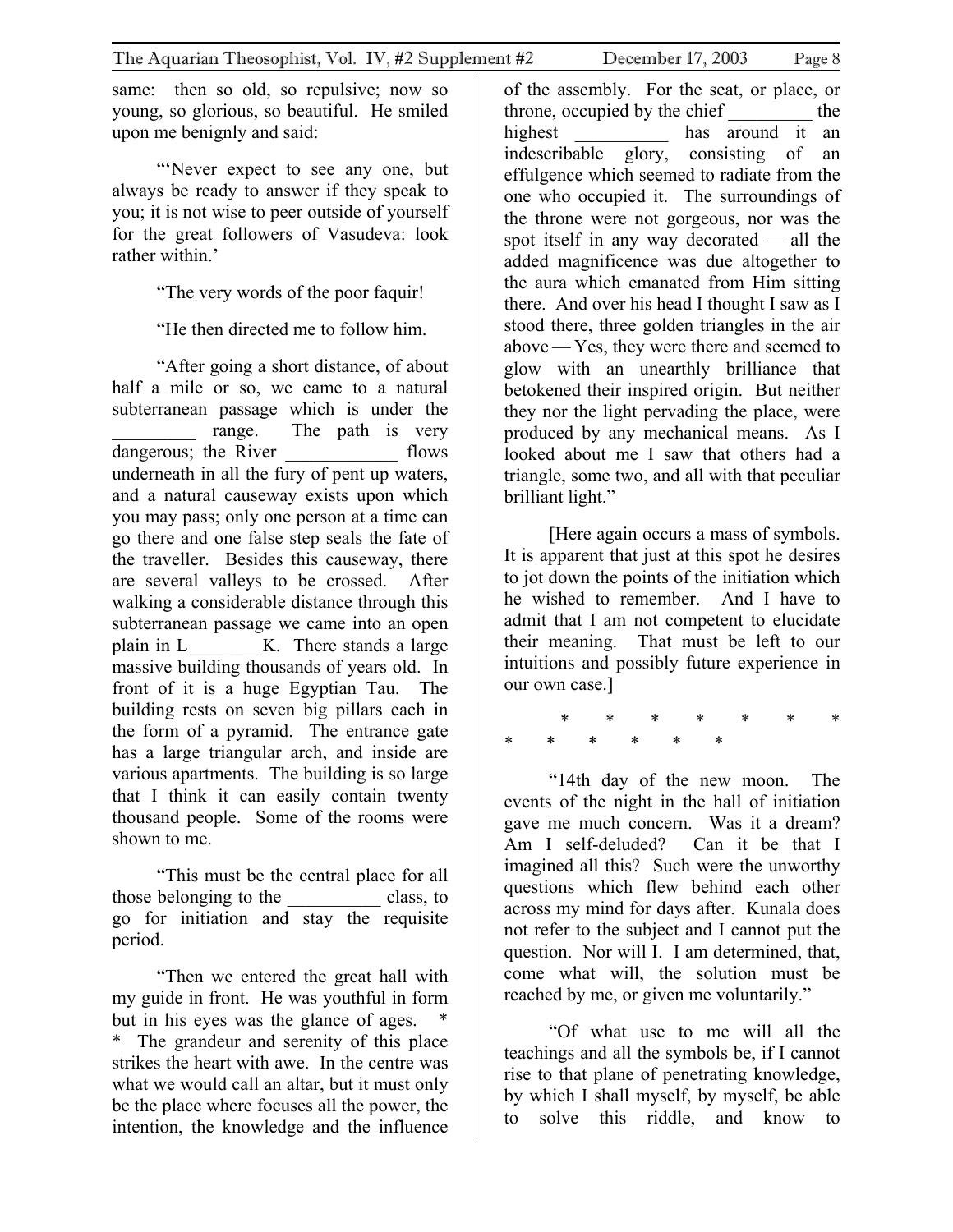discriminate the true from the false and the illusory? If I am unable to cut asunder these questioning doubts, these bonds of ignorance, it is proof that not yet have I risen to the plane situated above these doubts. \* \* \*

Last night after all day chasing through my mental sky, these swift destroyers of stability — mental birds of passage — I lay down upon the bed, and as I did so, into my hearing fell these words:

"'Anxiety is the foe of knowledge: like unto a veil it falls down before the soul's eye; entertain it, and the veil only thicker grows; cast it out, and the sun of truth may dissipate the cloudy veil.'

"Admitting that truth; I determined to prohibit all anxiety. Well I knew that the prohibition issued from the depths of my heart, for that was master's voice, and confidence in his wisdom, the self commanding nature of the words themselves, compelled me to complete reliance on the instruction. No sooner was the resolution formed, than down upon my face fell something which I seized at once in my hand. Lighting a lamp, before me was a note in the well known writing. Opening it, I read:

"'Nilakant. It was no dream. All was real, and more, that by your waking consciousness could not be retained, happened there. Reflect upon it all as reality, and from the slightest circumstance draw whatever lesson, whatever amount of knowledge you can. Never forget that your spiritual progress goes on quite often to yourself unknown. Two out of many hindrances to memory are anxiety and selfishness. Anxiety is a barrier constructed — out of harsh and bitter materials. Selfishness is a fiery darkness that will, burn up the memory's matrix. Bring then, to bear upon this other memory of yours, the

peaceful stillness of contentment and the vivifying rain of benevolence."<sup>\*\*</sup>

[I leave out here, as well as in other places, mere notes of journeys and various small matters, very probably of no interest.]

"In last month's passage across the hills near V \_\_\_\_\_\_, I was irresistibly drawn to examine a deserted building, which I at first took for a grain holder, or something like that. It was of stone, square, with no openings, no windows, no door. From what could be seen outside, it might have been the ruins of a strong, stone foundation for some old building, gateway or tower. Kunala stood not far off and looked over it, and later on he asked me, for my ideas about the place. All I could say, was, that although it seemed to be solid, I was thinking that perhaps it might be hollow.

"'Yes,' said he, 'it is hollow. It is one of the places once made by Yogees to go into deep trance in. If used by a chela (a disciple) his teacher kept watch over it so that no one might intrude. But when an adept wants to use it for laying his body away in while he travels about in his real, though perhaps to some unseen, form, other means of protection were often taken which were just as secure as the presence of the teacher of the disciple.' 'Well,' I said, 'it must be that just now no one's body is inside there.<sup>'</sup>

<span id="page-8-0"></span> $\overline{a}$ \* The careful student will remember that Jacob Boehme speaks of the "harsh and bitter anguish of nature which is the principle that produces bones and all corporification." So here the master, it appears, tells the fortunate chela, that in the spiritual and mental world, anxiety, harsh and bitter, raises a veil before us and prevents us from using our memory. He refers, it would seem, to the other memory above the ordinary. The correctness and value of what was said in this, must be admitted when we reflect that, after all, the whole process of development is the process of getting back the memory of the past. And that too is the teaching found in pure Buddhism as well also as in its corrupted form. -[Ed. Path.]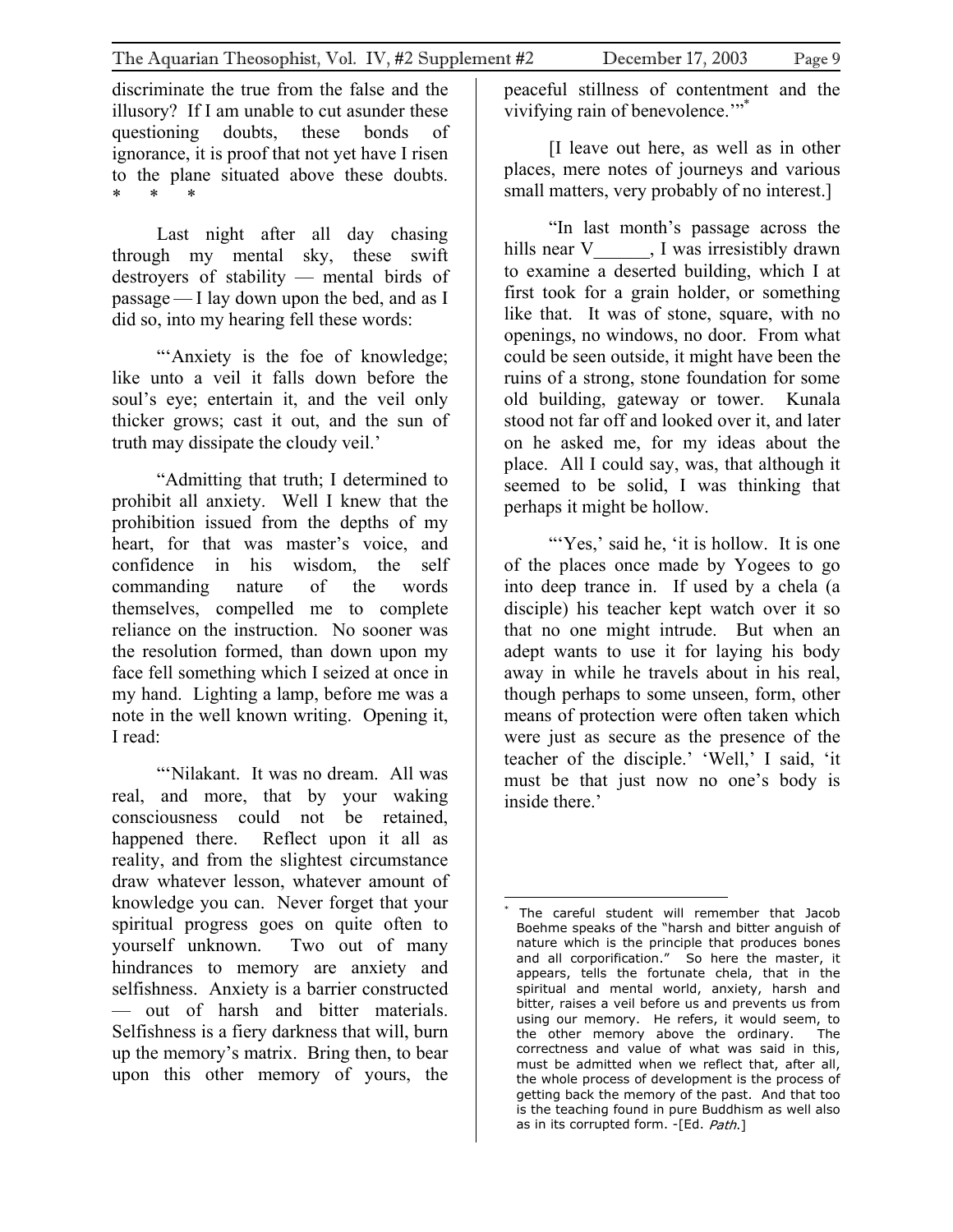"'Do not reach that conclusion nor the other either. It may be occupied and it may not.'

"Then we journeyed on, while he told me of the benevolence of not only Brahmin Yogees, but also of Buddhist. No differences can be observed by the true disciple in any other disciple who is perhaps of a different faith. All pursue truth. Roads differ but the goal of all remains alike."

\* \* \* "Repeated three times: 'Time ripens and dissolves all beings in the great self, but he who knows into what time itself is dissolved, he is the knower of the Veda.'

"What is to be understood, not only by this, but also by its being three times repeated?

"There were three shrines there. Over the door was a picture which I saw a moment, and which for a moment seemed to blaze out with light like fire. Fixed upon my mind its outlines grew, then disappeared, when I had passed the threshold. Inside, again its image came before my eyes. Seeming to allure me, it faded out, and then again returned. It remained impressed upon me, seemed imbued with life and intention to present itself for my own criticism. When I began to analyze it, it would fade, and then when I was fearful of not doing my duty or of being disrespectful to those beings, it returned as if to demand attention. Its description:

"A human heart that has at its centre a small spark — the spark — expands and the heart disappears — while a deep pulsation seems to pass through me. At once identity is confused, I grasp at myself; and again the heart reappears with the spark increased to a large fiery space. Once more that deep movement; then sounds (7); they fade. All this in a picture? Yes! for in that picture there is life; there might be intelligence. It is similar to that picture I saw in Tibet on my

first journey, where the living moon rises and passes across the view. Where was I? No, not afterwards! It was in the hall. Again that all pervading sound. It seems to bear me like a river. Then it ceased, — a soundless sound. Then once more the picture; here is Pranava.[\\*](#page-9-0) But between the heart and the Pranava is a mighty bow with arrows ready, and tightly strung for use. Next is a shrine, with the Pranava over it, shut fast, no key and no keyhole. On its sides emblems of human passions. The door of the shrine opens and I think within I will see the truth. No! another door? a shrine again. It opens too and then another, brightly flashing is seen there. Like the heart, it makes itself one with me. Irresistible desire to approach it comes within me, and it absorbs the whole picture.

 "'Break through the shrine of Brahman; use the doctrine of the teacher."<sup>1</sup>

[There is no connection here of this exhortation with any person, and very probably it is something that was said either by himself, in soliloquy, or by some voice or person to him.

I must end here, as I find great rents and spaces in the notes. He must have ceased to put down further, the saw or did in his real inner life, and you will very surely agree, that if he had progressed by that time to what the last portions would indicate, he could not set down his reflections thereon, or any memorandum of facts. We, however, can never tell what was his reason. He might have been told not to do so, or might have lacked the opportunity.

There was much all through these pages that related to his daily family life, not interesting to you; records of conversations; worldly affairs; items of money and

<span id="page-9-0"></span> $\overline{a}$ \* The mystic syllable OM.-[Ed. Path.]

<span id="page-9-1"></span>There is some reference here apparently to the Upanishad, for they contain a teacher's directions to break through all shrines until the last one is reached.-[Ed. Path.]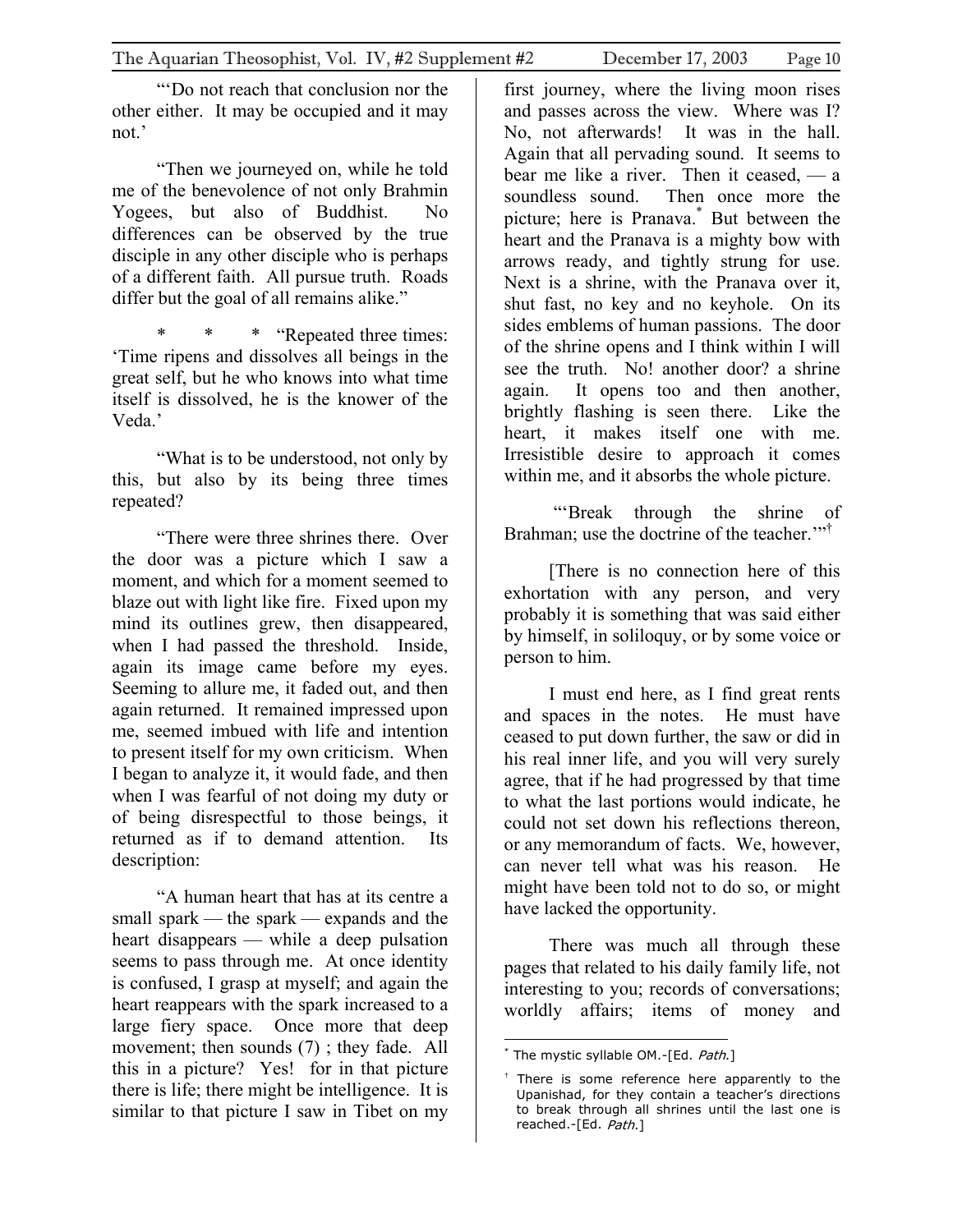<span id="page-10-0"></span>regarding appointments, journeys and meetings with friends. But they show of course that he was all this time living through his set work with men, and often harassed by care as well as comforted by his family and regardful of them. All of that I left out, because I supposed that while it would probably interest you, yet I was left with discretion to give only what seemed to relate to the period marked at its beginning,<br>by his meetings with M and at the by his meetings with M end by this last remarkable scene, the details of which we can only imagine. And likewise were of necessity omitted very much that is sufficiently unintelligible in its symbolism to be secure from revelation. Honestly have I tried to unlock the doors of the ciphers, for no prohibition came with their possession, but all that I could refine from its enfolding obscurity is given to you.

As he would say, let us salute each other and the last shrine of Brahman; Om, hari, Om! TRANS.]



## *A Glance at the Three First Races of Mankind*

### By Sapere Aude

There is probably no part of the Secret Doctrine, as revealed to us by H.P.B., which offers a more startling contrast to the opinions of ordinary men, than the information laid before us in reference to the origin of mankind on earth. Neither common knowledge nor science furnishes us with any particulars of primeval man at all comparable with this scheme of development of mankind in the Fourth Round. Back to this early age the Secret Doctrine provides a fairly clear view of the steps of human development, but anterior to the Fourth Round even H.P.B. has only been able to supply glimpses. The history of the

world in the first Three Rounds, and the prehuman forms and existences associated therewith — these have been treated of by other members of our T.S. In this short essay, it is only proposed to make a survey of the early manhood of the world in its Fourth Round, including what H.P.B. describes as the Three First Races — those preceding the Atlanteans, and our Fifth Race Humanity.

It is supposed that you have learned of others the knowledge of the Universals, and have brought your studies down to particulars as applicable to our globe and man upon it: having commenced the survey of existence in the dawn of time you are to trace anthropogenesis down to a period, which to a Theosophist is almost a recent one, the establishment of Man as a being exhibiting the existences of contrasted sexes. The chief difficulty of the task is that of having to take up the history of human race at a point in regard to which the world is in entire ignorance; and so there is immense difficulty in giving any intelligible description of the earliest beings from whom our present mankind has during the lapse of untold ages gradually been evolved.

For those who are only now commencing to study our philosophy and doctrine, it would perhaps have been more simple, and the subject more easy to illustrate, if the elucidation of the origin of Man had been begun at our own times, and that we had been able to proceed from the known to the unknown. But the advantage, if any, would have been more apparent than real, because it would have been at a very early stage of our journey that we should have left all "history" behind us. For we are in the Fifth Race, and there exists apart from the Secret Doctrine and a few hints of tradition, no trace of a history of the rising up even of the Fifth Race. Modern Christian civilization has no narrative extending back more than 6,000 years; while the Fifth Race alone has had an independent existence for more than a million years; and modern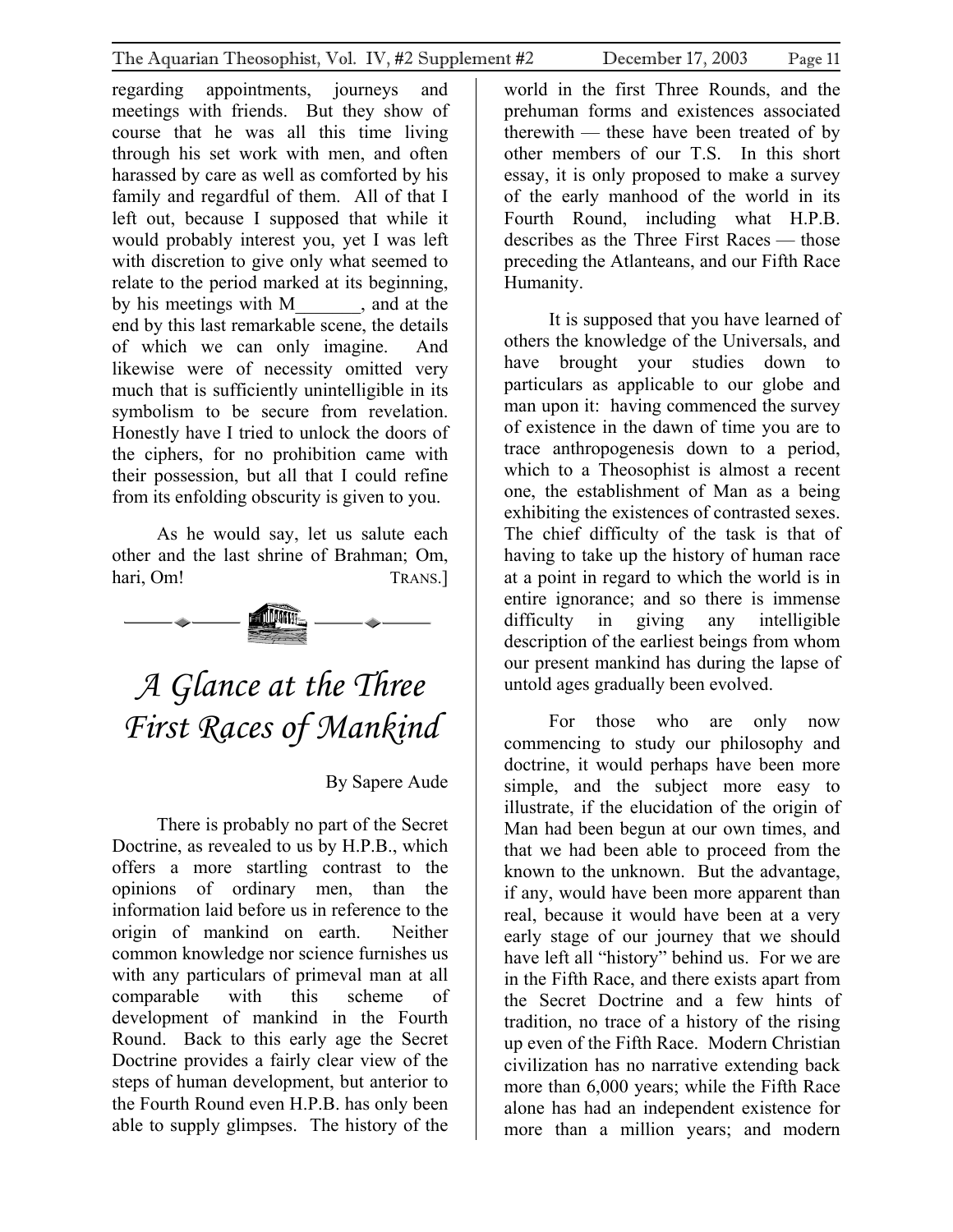science in its latest form only postulates the antiquity of man as counted by tens of thousands of years. Of any world *history* previous to 6,000 years the only recognized glimpse of the past is the scanty reference to Atlantis mentioned by Plato, who died 347 B.C., and even he gives no idea of the date of its disappearance, which the Secret Doctrine has fixed at 11,000 to 12,000 years ago. Even this reference to Atlantis has for centuries been laughed at by the orthodox of the time, and it is only quite recently that any scientific authority has really considered the possibility of the event of the submergence of a past *nation,* and its home beneath the present Atlantic ocean.

The three earliest Root Races are associated each with a home on earth of its own; the two later Races also. These lands require for purposes of reference a name to be allotted to each. Remember then, we have agreed to speak of the First Race as "Sons of Will and Yoga," whose home was the "Imperishable Sacred Land;" the Second Race, the "Sweat Born," dwelt on the Great Hyperborean Land;" the Third Race, the Egg Born, in its early days, developing later on into beings with sex, came to perfection on the continent of Lemuria; the Fourth Race dwelt on Atlantis; the Fifth developed on the earth somewhat more as *we* now know it, although tremendous changes of level, of hill and valley, of sea and river, have taken place even in *its* course.

The Imperishable Sacred Land of the First Race is so called because it has the notable character that in the main it forms the only portion of the earth's surface existing at the origin of humanity continuing intact through all the races, through all the millions of years of growth and development, and it will remain until the end of the Manvantara through each round, until it bear on its bosom the spiritualized form of the last divine man. No description of its size, nor its limits, may be attempted; we only have heard that "from the dawn to the close of twilight of a day of Brahma, or of the 'Great Breath,' the Pole Star has its watchful eye upon it."

The Continent of the Second Race, known as the Hyperborean, that is, beyond the Borean, Northern, or Polar region, comprised what we know now as Northern Asia, it stretched southward from the Northern Polar district in promontories now indefinable. One thing at least is certain, that in those far distant times its climate was not what we now associate with those regions. In those far different times, millions of years ago, it knew no winter and was an abode of ethereal mildness, fabled by the Greeks to be the dwelling-place of Apollo—a glyph of the vivifying sun.

The Third Race, whose development is marked by such vast steps and entire changes of being, grew on the vast portion of the earth's surface which we have agreed to call Lemuria. This name was invented by Mr. P. L. Sclater about 1860, to designate a land which his scientific researches into Zoology led him to suppose must have existed in prehistoric times. The vast Pacific ocean now rolls over much of this continent, whose dry land, including part of modern Africa, extended to Australia.

As to its era, in the language of modern geology it was a pre-tertiary formation. Atlantis, which followed it, had developed and had in great part disappeared before the end of the Miocene period.

The Fourth Race Atlanteans, and the rise and progress of the seven branches of the Fifth Race during the more recent thousands of years, will be described by others.

Great assistance is rendered to the Occultist by a well-*timed* and *ordered* use of reasoning by analogy, and the Origin of Mankind is a subject on which the clearest light is shed by this process. A study of the life history of a man today from ovum to maturity will exhibit most of the stages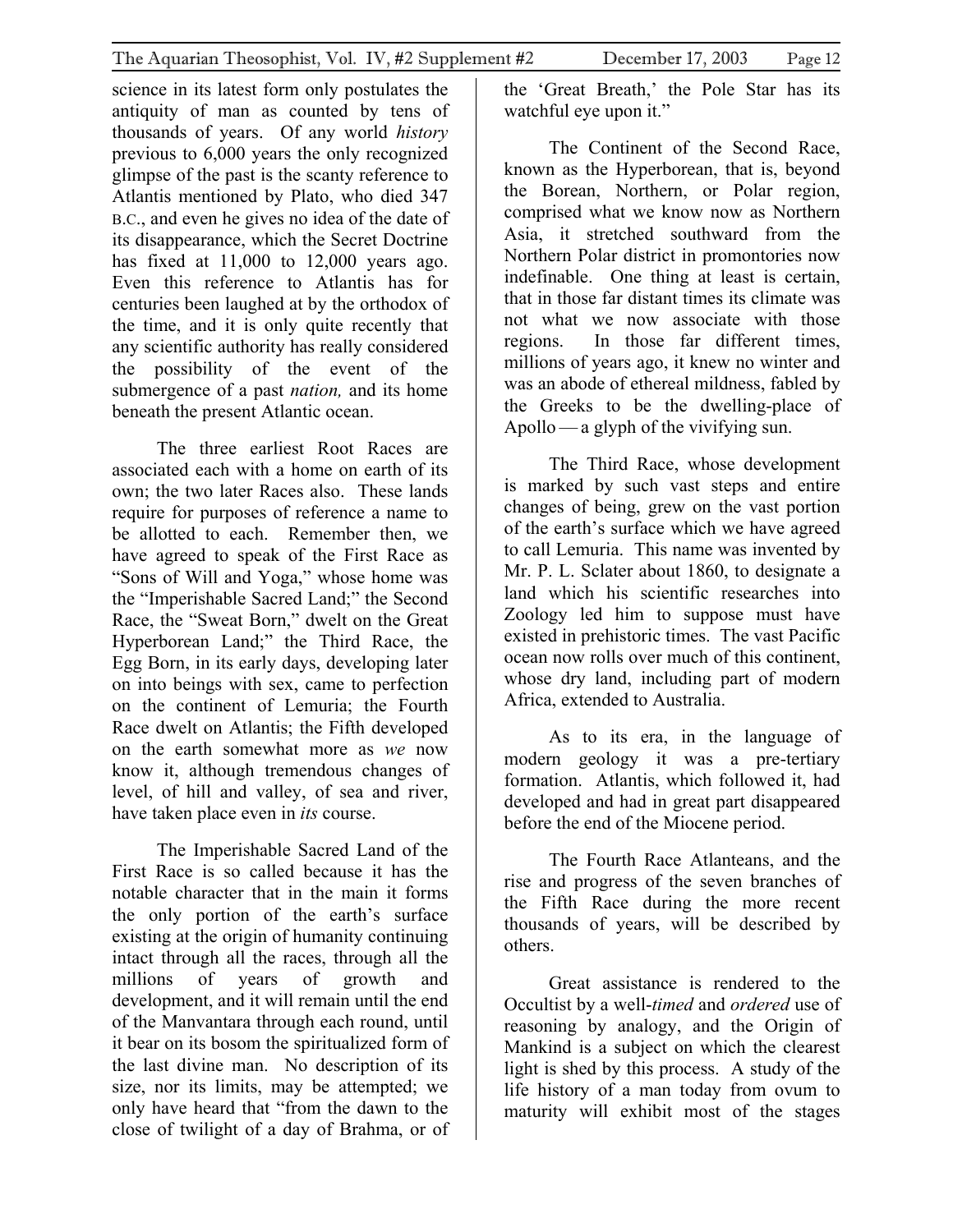through which the human race itself has passed, and a glance at the existent animal life around us will exhibit a similar succession of stages of development.

In our researches into the earliest and lowest forms of being, and setting aside from our present purpose the vegetable kingdom, we shall perceive the simplest animal to be but an animal cell, a simple portion of albuminous material, the protoplasm of science; so simple an element, with life, as this may be, may yet show actual signs of movement by change of shape; and as development is progressing, an envelope of the finest membrane and a nucleus come into perception; then a still finer element, a nucleolus arises.

So simple a being can grow and can multiply by division. Our microscopes will show us such cellular beings dividing and re-dividing: the child being equal to the parent and the parent not dying in its formation. From this most simple type nature does produce every form of development and differentiation; reproduction by budding in a marvelous series of asexual forms. In more advanced beings there arises a contrast of cells, forms becoming ova, forms becoming spermal in one individual — hermaphroditism arises; and a vast series of animal forms have to be studied before the separation of the sexes occurs. So in gradual progression is the system of blood-vessels found to arise and perfect itself in the mammalian; and similarly is the scheme of development of the nervous system found to proceed from one solitary nerve-cell to the complex and complete brain and spinal cord and sense organs of a perfect man.

By the analogy of Man himself is shown the germ of possible future life in the simple cell growing in the human ovary. In the human animal is exhibited the cellular differentiation — and the sperm cell is required. The ovum fertilized — takes on that division of fission exhibited by the

lowest forms of animal life. The one cell becomes two, the two four, and sixteen, and a congeries. The mass of new cells becomes a layer, the layer becomes three layers, and in them is laid down the backbone and centers of energy of the future being; blood vessel, nerve and organ becoming gradually differentiated into the perfect man of matter, inspired by vitality, life essence, Prana: and as the Secret Doctrine instructs us that this material form is constructed upon a finer basis, an image, a groundwork of intangible material, which we call Linga Sharira or astral body, the personal mould of the human being in formation, so, I must show you, does the Secret Doctrine declare the human race in the Round to have originated from shadows.

Humanity arising in the First Race of this Fourth Round, some three hundred million years ago, according to the Secret Doctrine, constituted the Sons of Will and Yoga; Yoga is, exoterically, union with Brahma  $-$  it is the supreme condition of infinite deity, the essence of Brahma, who is represented as energizing all creation by the power of Yoga.

Men of the First Race were the shadows of shadows; they were shadows of the astral bodies of the Lunar Pitris, that is fathers: ancestors of Lunar extraction. The Moon furnished the earth with its first human envelopes — formless shadows which continuous development has converted into men. The First Race men were the images, the shadows of the astral forms of the most forward entities from that preceding lower sphere, whose dead shell is now recognized as the Moon. These Lunar Pitris had at the end of the Third Round made such progress that they were already human in their divine nature, and the law of ceaseless evolution compelled these monads to pass through further stages of life and being on this earth. They were by destiny to lay the foundation of forms on this globe, and to fashion the dwellings for less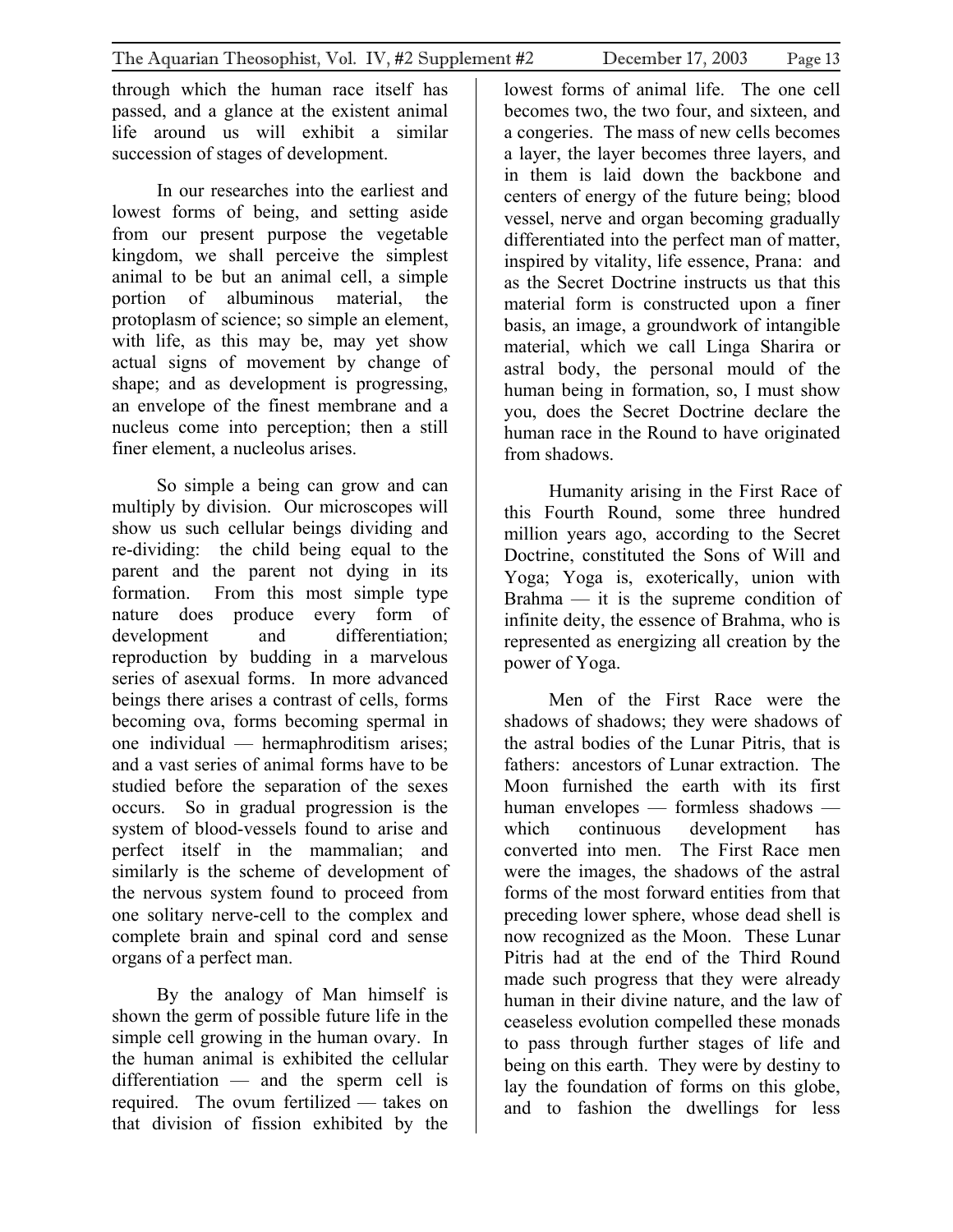advanced Monads, whose turn for incarnation was approaching.

Primeval man was a Linga Sharira, an astral form, warmed into life by the force of Prana, life essence from the Sun.

The Monad, Atma-Buddhi, the Higher Man, a Ray of the Universal Monad, born of Mahat, Universal Mind Essence, brooded over this spectral form, which from the absence of Manas was unconscious on our plane, a senseless shell; amanasa. The Higher Man, we now recognize, was afar off. The Mind, Manas, the Human Soul, still absent. The Kama passions at rest.

The material body not yet formed; for it took three and a half Races to perfect the descent into matter to its grossest point. As Hermes said in the Emerald Tablet, in reference to Man: "Its father is the Sun; its mother the Moon": that is, the Moon beings gave its form, although but a shadow, a Chhaya. The Solar Lhas warmed it, gave it Prana, vital force, vitality. Mindless, speechless, bodiless, the changes of the earth's surface were hardly of appreciable effect on the first men. As the ages passed on, the material body grew on this astral form, even as the material body still grows on an astral model to constitute the frame of each one of us. No hint of what we know as sexual differentiation arose for untold ages.

Spiritually fireless, practically deathless, these beings were luminous incorporeal — aeriform — mindless shadows, which Lunar being had projected, which the Lunar Pitris had breathed out; senseless bhutas or phantoms, too ethereal to be percipient of, or affected by any convulsions of Nature.

This almost inconceivable First Race passed on into the Second without either begetting it, or procreating it, and without what we call death. A thorough transformation occurred; as the ancient records say, "they passed by together, they

ceased and others took their places." Before passing on, glance awhile at those Lunar beings, some of whom were the fathers of earliest men. Many hints are furnished us by the Secret Doctrine, but no complete insight; they are too far removed from our plane of consciousness for us to form any complete picture of their state and history.

Occultism mentions twelve classes of creating powers, of which four have reached liberation to the end of the Great Age; a fifth is ready to reach it; and the seven others are still under the Law of Karma, and may act on those globes of our planetary chain which bear humanity. Exoteric Hindu books mention the Seven Groups of Pitris or Ancestors; and two distinct classes — those who possess the "Sacred Fire" and those without it. The higher class are called Agnishwatta, devoid of creative energy, too pure and divine. The lower class are Barhishad, possessed of creative energy, more closely connected to our earth; these are Lunar spirits, who become what the old Hebrew legends call the creative "Elohim" of form, or of the Adam of dust. They were devoid of the higher Mahat element and could not form a conscious divine man-god on earth, which conscious divinity the higher Agnishwatta could give; but they, the Elohim or Barhishad, could and did give an astral form on which a human body could be molded later on, and this the higher Agnishwatta, being bodiless, could not give.

These Agnishwatta, or Fire Dhyanis, are the heart of the Dhyan Chohanic body, and it is they who, ages later on, incarnate in the Third Race, bringing to them Manas, and by this link between the higher and the lower principles, render Man a perfect septenary, as we now know him.

Of the seven *classes* of Pitris, the Puranas assign the higher three classes to be Arupa, formless; and the lower Four to be Rupa, or having forms, the first being intellectual and spiritual, the second material and without mind.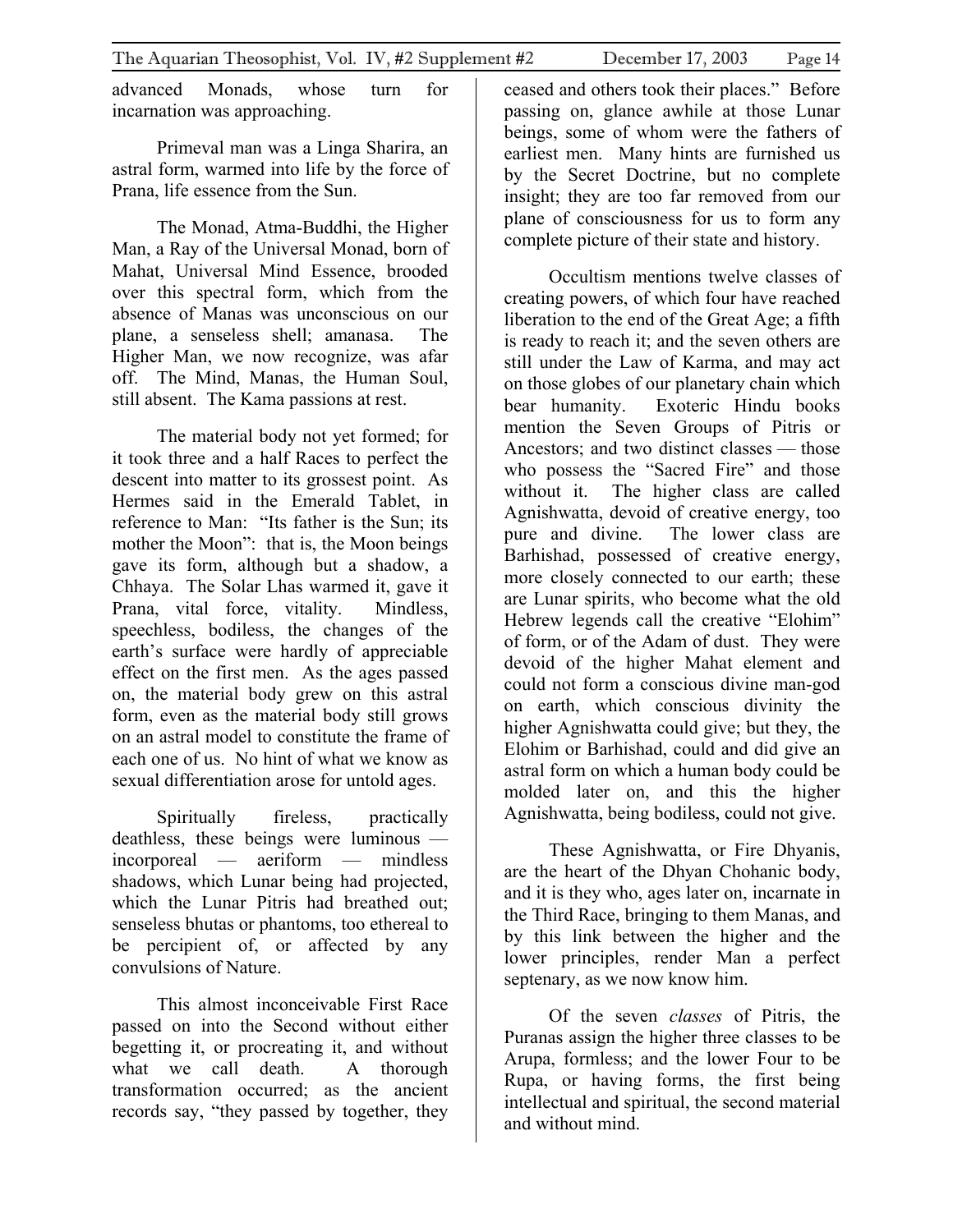From this digression, the narrative must pass to the Second Race, whose beings gradually replaced the shadowy members of the First Race. Remember we are on the downward arc, the descent of spirit into matter, and shall be still becoming more and more material unto the midpoint of the Third Race. In somewhat epigrammatic form it has been said the First Men were spiritual within and ethereal without; while the Second Race was Psycho-spiritual within, and Ethero-physical without.

The Second Race came into existence under the domination of the powers of Brihaspati which we call Jupiter, and upon the Hyperborean continent: here the shadowy forms of the First became clothed, the astral shadows retired beneath a garment of matter, and nature carried out her first attempts at building material men. Heterogeneous was their structure now, and their forms gigantic, these semi-human monsters existed and reproduced themselves by expansion, by budding, gemmation, and by sub-division, by expansion and separation of their own material, hence the Secret Doctrine names them "sweat born." Still we may say there was no death, only transformation, the older being giving up his old body to form newer beings, and he existed beside them. Still is the reproduction entirely asexual: still is there no principle of Kama, no will nor wish nor body of desire.

Through aeons of time the early Second Race — parents of the sweat born passed on, and the beings of the later Second Race were sweat born themselves. These early beings were produced without thought or desire, unconsciously under Karmic Law, even as some lowest forms of animal life are today seen evolving one from the other. Watch the tiny life spot which the naturalist calls Amoeba, and the whole process may be seen, even so *did* the progenitors of mankind slowly evolve into higher beings — albeit on a more impressive scale, and of more ethereal substance. Almost structureless,

albuminous, boneless, a viscid indeterminate mass was such a seedlike forerunner of ourselves.

In the very latest of the Race dawned the primitive and weak spark of understanding, and also a suspicion of sound production emanated in these, and the earliest sounds were like the vowels, soft and fluent.

Passing from these mere glimpses of the men of the first two races, we reach in the Third a more concrete form of humanity, and we obtain a deeper insight into the modes and progress of evolution; and I realize that here I am more embarrassed by the quantity of available material, than I was puzzled to afford you any insight into the status of the previous races on account of the scarcity of the record concerning them. Vast ages of change and progress passed in the course of this Third Race, whose domain was Lemuria, and whose presiding powers were associated with Lohitanga and Sukra — Mars and Venus. Lemuria, we are told, was destroyed at last by fire, subterranean convulsions broke up the ocean floors, giving vent to the concealed fires of the earth's interior; while its successor, Atlantis, was overwhelmed by water, water floods produced by successive disturbances of the axial rotation. We have still, it is asserted, one link remaining with the ancient domain of Lemuria, the islands of New Zealand[.\\*](#page-14-0) The Lemuria of the Third Race is believed to have possessed a climate of constant mildness, a period of eternal spring; a climate whose variation was very limited such as is now attributed to that existent on the planet Jupiter.

In associating Lemuria with the dictates of the science of geology we may say that it was mainly destroyed 700,000 years before the Tertiary Period had begun.

<span id="page-14-0"></span> $\overline{a}$ \* Why the author did not include Australia is mystery to me!  $-$  Ep., A, T,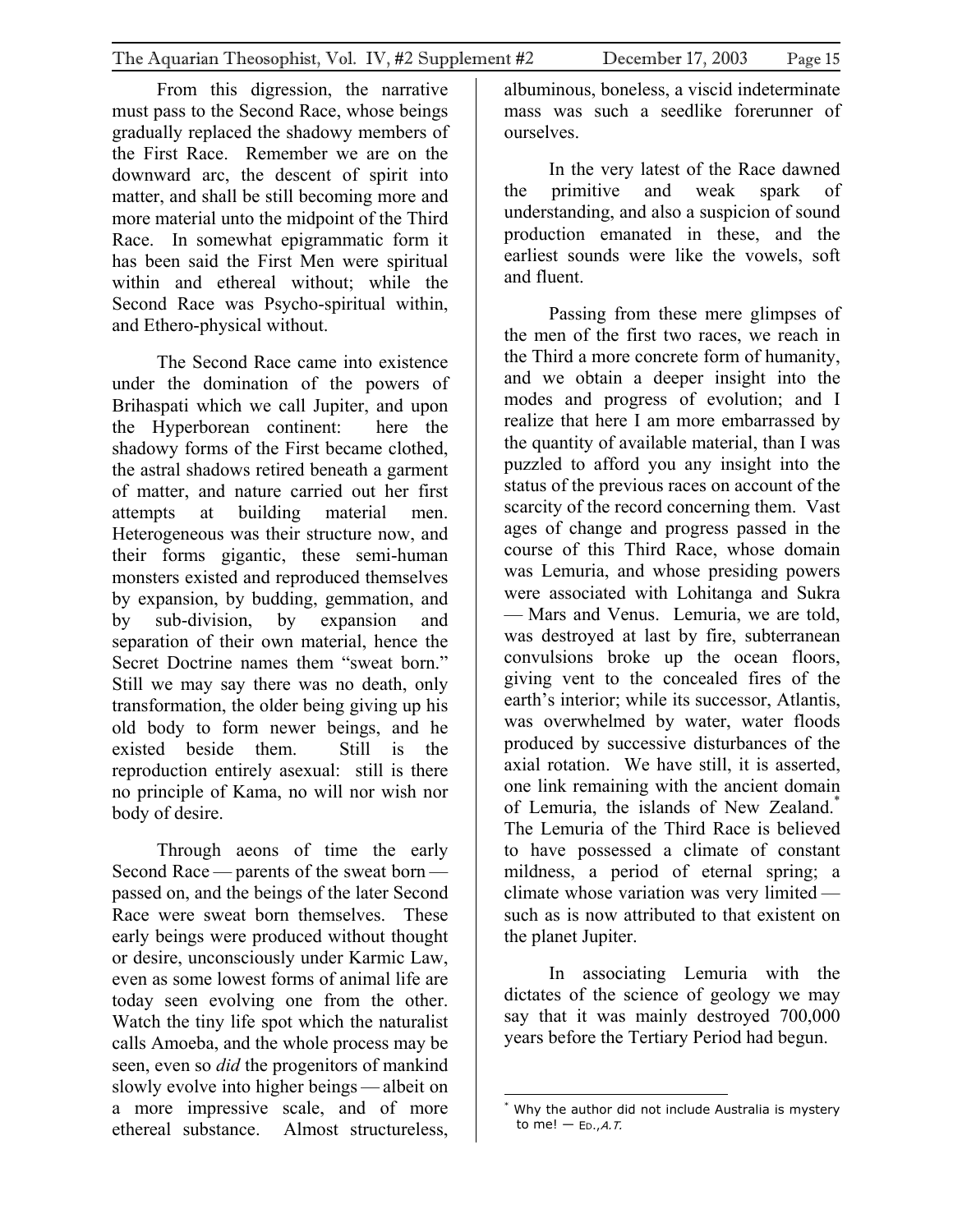The Third Race is the most notable because its median period produced the more perfect man, to whom was granted Manas, Mind, Consciousness; for the Lower Quaternary, as now we know it in the human being, was linked with the Supernal Triad of Atma, Buddhi and the Higher Manas; the Monad, instead of merely brooding over the lower man, exhibited a more intimate connection with the earthly shell, and inspired it (with Kamic elements) to a state of consciousness of its own nature and powers, and rendered possible the spiritual aspirations of the personal life. Until then there was no real death, until man possessed Kama, the source of desire; and until Manas was seated in the Septenary, the full effect of Karma could not appear, for moral responsibility did not exist. Karmaless there was no Nirvana to attain, no Kama Loka for the shell after death, no Devachanic interlude of peaceful rest.

But with Kama and its tendencies to be controlled, and Manas evolving full consciousness on the plane of life, then morality and the higher aspirations were developed, while as a contrast sinfulness and shame began to meet with Karmic punishment. For the nations drifted deeper and deeper into matter, and heavier and heavier were the faults of those beings who were on the descending arc, a degenerative moral process which continued on through the Fourth Race, when the most heavy Karma was generated, and, indeed, no general improvement became marked until the ascending arc was reached by the nascent Fifth Race.

The Third Race for a long period exhibited a gradual change of means of reproduction, passing from the mode known as Sweat Born to the origin by Ovulation. They have been called Egg-born; generation and new personalities arose from extrusion of a viscid cell, oviform, developing into the new being apart from the progenitor; from the asexual principle the human race had become oviparous. Then, from a condition

of androgyne being, development at last formed mankind into entities with reproductive contrast. Human male and female became distinct beings, and modern mankind arose and has continued through millions of years without new departure in this particular. Parallel with these vast changes, the body hardened, became more and more material, and all the several groups of internal organs became more and more perfect: notably the digestive system— man had become wholly dependent on the *material* world for food to nourish this everincreasing carcass of rude matter. The forms were still massive, gigantic, and the Secret Doctrine suggests somewhat we may describe as ape-like. The body became firm and solid, and jointed by the increasing perfection of the end-skeleton, the bony framework we call of the vertebrate type: each limb moveable and of importance to the individual by the growth of the muscular system. Mankind in fact, as suggested by analogy, passed through many of the stages now exhibited by classes of Avian and Reptilian types. Coincident with these changes, even as occurs in foetal life today, there was a gradual growth of complexity in the vascular system of blood vessels originating in a pulsating vacuole as seen in the Protozoa now, the process of development produced the blood-vessels and their capillaries; the single-celled heart became two-celled, auricle was defined from ventricle, and the four-celled heart of the mammalian and of ourselves became existent.

Coincident with the full sex development, the Kamic principle had to become dominant, for when the reproduction had been by gemmation, budding, or oviparous, it had been unconscious and the process of natural law; and not the conscious promptings of the animal passions which now became felt.

The fully-developed Third Race man was of yellow complexion, a golden tint marked the nations; some scattered tribes of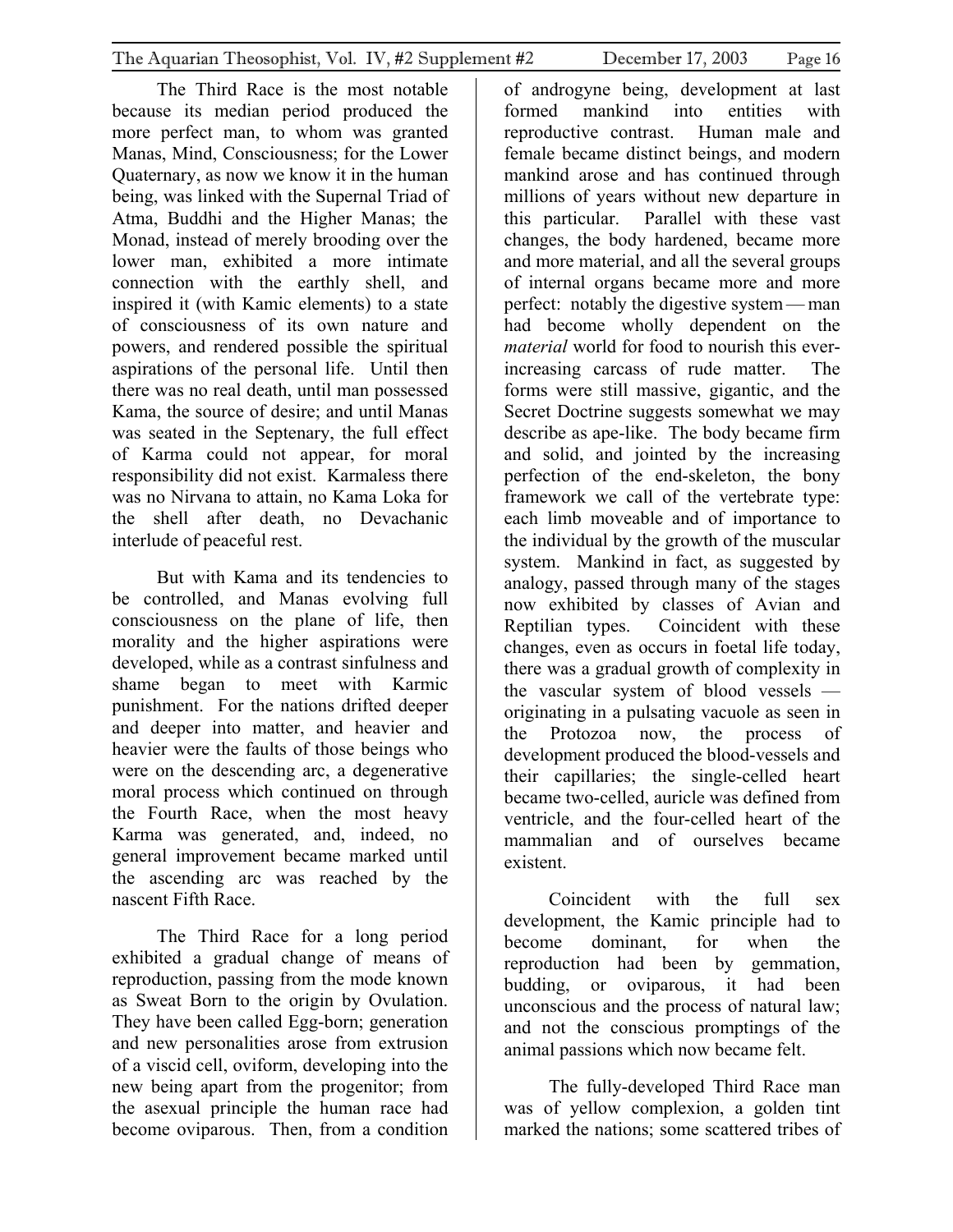almost direct descent from them [that] still remain in Australia. Other yellow-tinted savages are still found elsewhere, but are mainly of descent from the Atlanteans, or Fourth Race men, whose era followed that of Lemuria.

At the close of the Third Race we may perceive a vast change in the constitution of man, in regard to his pristine state at the opening of the Fourth Round. An astral form alone in the earliest first race, the material body became added, both supported and vivified by Prana; by the addition of Kama, the principle of desire, love and all the passions, the Lower Quaternary is complete: the eternal pilgrim of the Upper Triad yet broods over it, but without union.

We have now to show how this Triad became, by the descent of Manas into the now perfected animal man, to occupy a closer connection with men of the Third Race.

The Monads, born from Mahat, the universal mind principle, are rays from one absolute essence; they are indeed Manasaputras.

In their course of evolution under Karmic law they have to pass through the many and varied experiences of human lives to attain to wisdom and to pass up the steep paths of the ascending cycle. These incarnate in the beings of the latter part of the Third Race, for their own advancement, and transformed the mindless into beings with consciousness — knowing good and evil. It is indeed told us that some of the *fully* developed latest Third Race men were towering giants of godly strength and beauty and were depositors of all the mysteries of the heavens and the earth; and that the nations of the still later races looked back on some of these superior beings as the demigods, the hero deities of a past golden age.

After the full development of this Third Race material progress arose; ruled and taught by the divine beings, civilization originated, cities were founded; arts and sciences were cultivated.

The simply vowel sounds uttered by the latest Second Race men developed still further; and as the progress of the Third Race went on, true articulate speech first began with mono-syllabic utterances.

This Manas — this link between the Quaternary of lower principles and the divine Triad — was furnished by the Solar Pitris, even as the original form was the gift of the Lunar Pitris or progenitors. The three higher classes of Arupa or formless Pitris were concerned in this transcendent change in humanity.

Many names have been given to these supernal beings; such as Agnishwatta, celestial ancestors, Sishta, Fire Dhyanis, Solar Pitris, Lords of Flame and the Heart of the Dhyan Chohanic Body.

These Pitris are the one-third of the Dhyanis, who, we are told by the *Book of Dzyan,* were doomed by Karmic law to reincarnate upon this earth before attaining further perfection.

They are also called in a mysterious manner the Fifth Hierarchy presiding over Makara, the principality associated with the zodiacal sign of Capricornus.

These "projected the spark," that served to impart Manas to the Amanasa, mindless shells of humanity.

The Secret Doctrine informs us that only a part of the completed unisexual men and women received this anima, this spark divine from the sun beings, at first, and that others remaining without the higher mental powers, sank into gross sins from their unrestrained Kamic passions.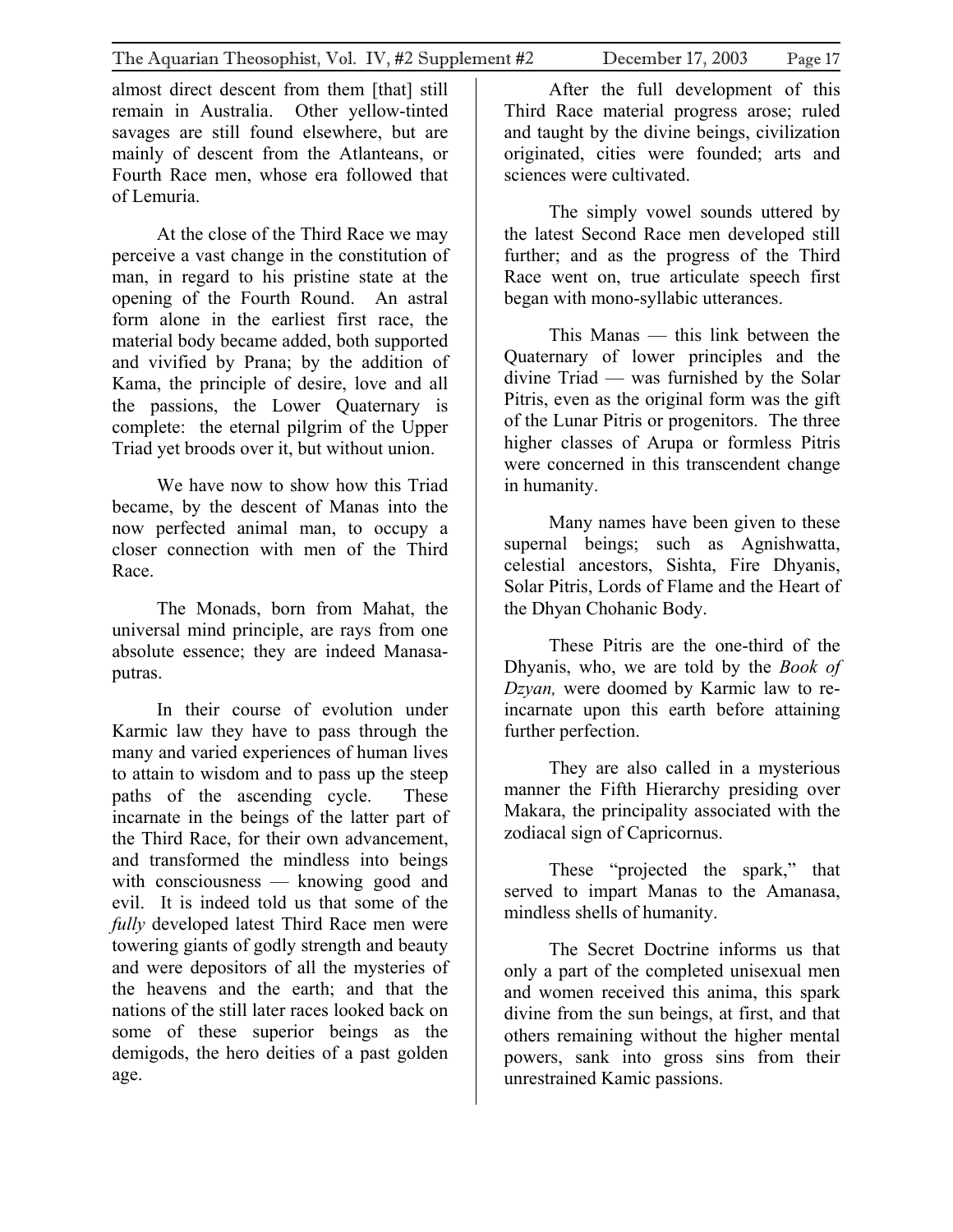Then we are told those lords who had refrained from incarnation hastened to carry on their progress, repenting of their delay; and then incarnated in all these human beings — lest worse evil should befall the destined earthly frames; and mankind recognized what had been the sins of the mindless.

These Third Race men may be again fitly viewed as forming three groups. In the first the Lords of Flame incarnated even before the separation of the sexes, *i.e.,* in Androgyne or Hermaphrodite man.

These included the notable personalities of whom the most ancient tradition speaks as demigods, heroes, rishis.

Secondly, the group of common humanity in each of whom a spark entered, in the far distant past of eighteen million years, a spark of Solar divinity, of mind, of intellect, conscious on our plane.

Thirdly, as already mentioned, there was the group of the mindless, who brought into the world much sin and suffering, and strange forms of life; but who were later on joined to the second group.

Graeco-Roman mythology enshrines at least one truth in the myth of Castor and Pollux; the twins, one of whom — Castor was mortal, and the other — Pollux immortal. The one amanasa— mindless; the other having the divine spark; born of one mother, Leda — the Third Race; the one fathered by the lower Lunar ancestor, and mortal; the other immortal, springing from the divine Solar progenitor; the one from the Barhishad; the other from the Agnishwatta or Solar Dhyanis.

The *Secret Doctrine* of Madame Blavatsky, our honored teacher, is a vast storehouse of history and doctrine, and its pages contain an explanation of this and many another myth of the ancient world. Wandering among its numerous illustrations of the past, one could select therefrom

matter enough on our present subject to extend this article to an indefinite length. But we must bring this *résumé* to a close with the short statement that ere the Atlantean Fourth Race arose in its strength, and while the Third faded into the past, a vast concourse of forgotten nations came upon the scene, flourished and passed away; that there was an ever-increasing separation between the higher groups and the lower sub-races of the delayed group; between the sons of light and the progeny of darkness. From the sons of light was developed the nascent civilization of Atlantis; from the low forms of Lemuria, reinforced by interbreeding with the more degenerate of the Atlanteans, sprang series of races, fitly comparable to and indeed forerunners of the savage races we now know as Tasmanians — now extinct; Australians, Andaman Islanders, certain wild tribes in China and Borneo, Veddhas of Ceylon, Bushmen and Negritos.<sup>\*</sup>

Convulsions of nature made an end of Lemuria and of the Lemurians; and it is stated that the sinking began at the most northerly part, proceeding to the equatorial regions, and that the last portion to disappear was that adjacent to what we know now as Ceylon, which was the Lanka of the succeeding Atlantean continent. In these profound changes of the earth's surface the Lemuro-Atlantean stock was saved, as by a divine interposition, as by a Manu, a Noah: this substitution of a Fourth Race for a Third destroyed after a state of deluged world, is the foundation of the myths of the Chaldeans, and of Genesis, and of the Hindu Vaivasvata; a salvation indeed which was repeated millions of years later, when the Fourth Race itself disappeared and was

<span id="page-17-0"></span> $\overline{a}$ \* If we remember that Orpheus and Krishna are both very dark in complexion, then this 19<sup>th</sup> century word can be taken in proper perspective. "Race" in theosophy means a "state of consciousness" and it does not always run parallel to skin complexion, especially in the Kali Yuga when the outer signs are topsy-turvy!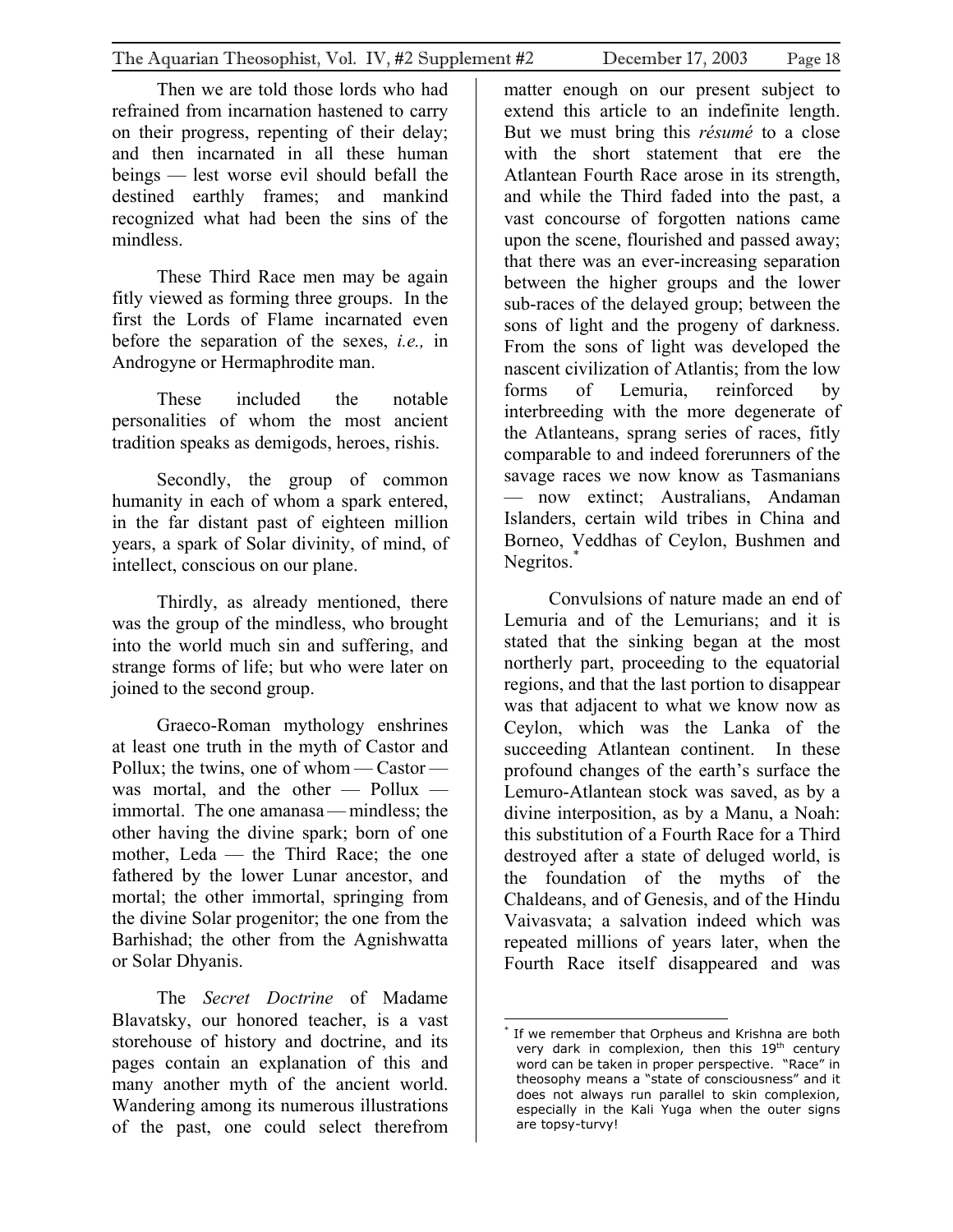<span id="page-18-0"></span>replaced by the nascent Fifth, after similar convulsions of nature and a deluged world.

We must now bring this article to a close. Having traced mankind on the Fourth *Round* from his origin as an astral form to his full material development into a being exhibiting the dual phenomena of sex; and having indicated the stage at which Man became a conscious, sentient, intellectual being, suffering punishment and earning rewards, we conclude this essay with the hope that its readers may be led to make a deeper study of this most interesting and instructive doctrine.



CORRESPONDENCE

Dear Jerome,

 We were once discussing about Udumbara tree which is said to rarely flower. In Bhagavata other trees which fruit without flowering are mentioned as: Aswatta (Ficus religiosa), jackfruit tree (Artocarpus integrifolia), banyan tree (Ficus bengalensis) — besides Udumbara. These are commonly occuring trees here and I have not seen their flowers at all. Probably they flower for a very short time as to go unnoticed.



In his commentary on the Sankhya Karika Iswara Krishna, who is said to be a disciple in the Sage Kapila'a parampara, describes four stages of dispassion :

1. *Yatamaana Samjna***:** Passions and other emotions which are so many impurities, dwell in the *citta,* the retentive facullty ; prompted by them, senses and organs flow towads their respective objects. The preliminary efforts at boiling (purifying) those impurities (in the form of passions etc.) in order that the senses and organs do not turn towards their objects, is the

first known as *Yatamaana samjna* or *the stage of endeavour*.

- 2. *Vyatirekha samjna***:** When this effort of boiling (Purification) is commenced, it is found that some passions have become refined or purified while some others are in the stage of getting purified. At this stage the relation of before and after (*purvaapari bhava*) comes into existence*.* The ascertainment of purified emotions from those that are in the process of being purified by means of discrimination is the second stage of dispassion called *Vyatirekha samjna* or *Discriminative stage*.
- 3. *Ekendriya Samjna* : When the senseorgans have become incapable of activities, the purified emotions continue to dwell in the *citta* in the form of mere craving. This is the third stage known as *Ekendriya samjna* or *one-organ stage.*
- 4. *Vaseekara samnja* : The cessation of this craving also which is subsequent to the first three stages, towards all sensuous and supersensuous objects of enjoyments even when they are near at hand , is the fourth stage known as *Vaseekara samnja* or *Control stage,* which has been described by blessed Patanjali : " The dispassion known as *vasikara samnja* belongs to one who has rid himself of the craving for both the seen and unrevealed objects of enjoyment" (I-15). This type of dispassion is a property of Buddhi.

The foregoing is Iswara Krishna's commentary. There is an old much-used sanskrit copy of Sankhya Karika in ULT Bangalore library which was used by Pandit Bhavani Shankar, bearing his signature. He seemed to have been regularly using it.

Incidentally, while reading Siva Purana I came across the etymology of SIVA which agrees with the description of the 4th stage of Viraga. In *Vidyeswara Samhita*: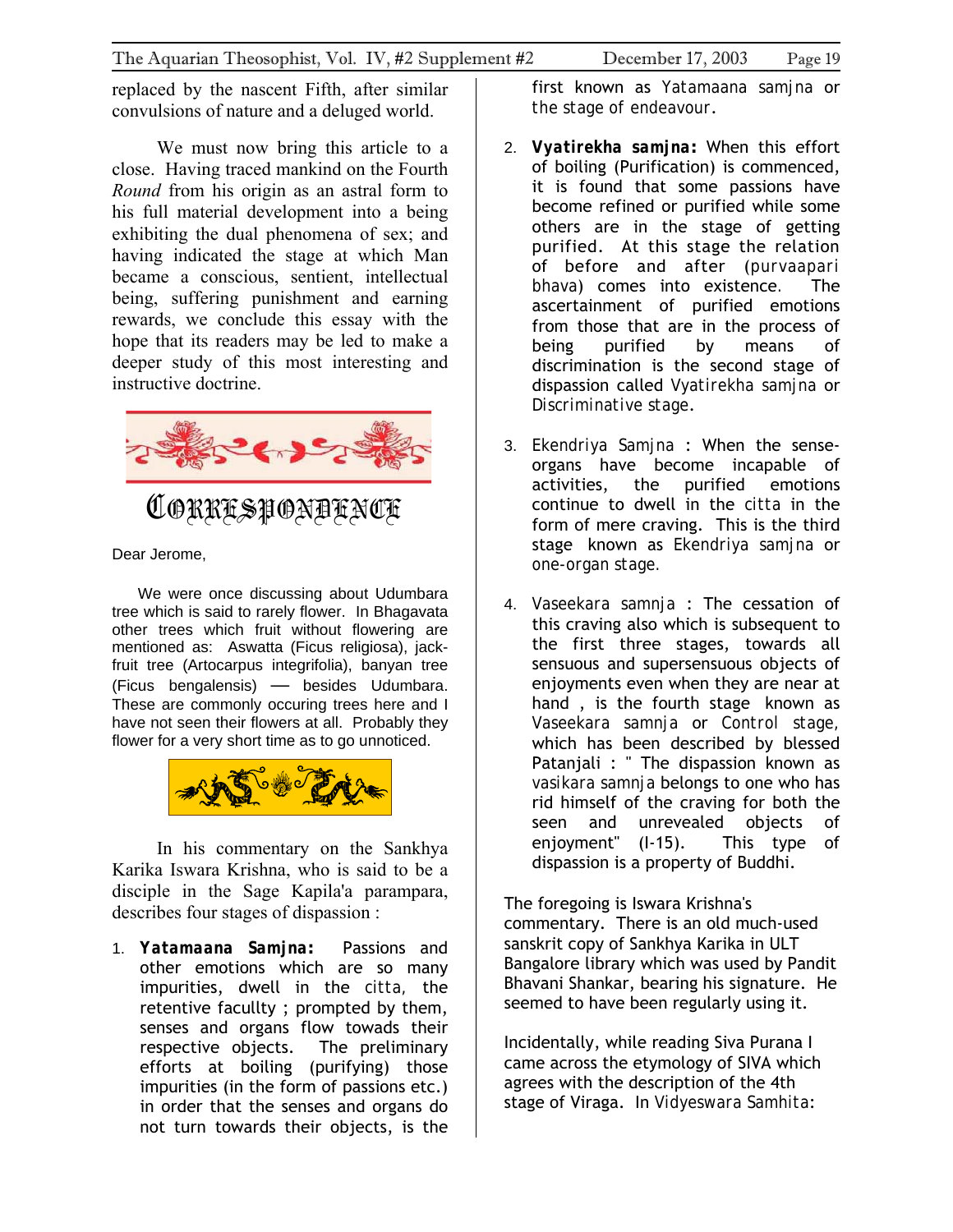<span id="page-19-0"></span>Of Siva a verse says: "The creator of the wheel is the Lord Siva. He is beyond Prakriti. Just as a boy drinks or spits out water as he pleases so also Siva keeps Prakriti etc., just as he pleases. He is called Siva because he has brought it under his control (*Vasikrita*). Siva alone is omniscient, perfect and free from desire."

Another verse says: "The word Siva signifies him who has controls everything and whom none can control (*Siva--Vasi*) [*Vasi*, means one who has all under his control]

Yet another verse: Siva, the primary cause of causes, is the Creator of *Mayacakra*. He wipes off the *Dvandva —* birth and death which originate from his Maya."

The word Siva is given another interpretation in the Siva Purana : "The syllable *S* means Permanent Bliss. The letter *I* means Purusa (the primordial male energy), the syllable *Va* means Sakti (the primordial female energy.) A harmonious compound of these syllables is Siva. The devotee shall likewise make his own soul a harmonious whole and worship Siva."

I thought of sharing this.

With best wishes Ramprakash. Bangalore

Thanks, and one last question: There is another tree mentioned in *The Voice of the Silence:* **The Vogay Tree.** Is that another name for the Udumbara or is it a totally different tree? — jw



### *East Indian Music*

The question you submit:

"Why is East Indian Music of a higher, purer nature than the music of other

countries," admits the higher and purer nature, and seeks to know the reason for it.

================

I think that the reason is to be found in the fact that Religion itself had its origin in the East, so far as this humanity is concerned, and that it has remained as originally recorded by the ancient sages; notwithstanding the other fact that portions of the ancient records have been used as bases for numberless sects. When we realize that the fundamental teachings of the East were based upon knowledge gained by highly evolved beings, and that this great knowledge necessarily points the way to a higher and purer life, it follows that specific applications of this knowledge would be made in every department of human expression. Both speech and music are based upon feeling: all beings "feel," but there is a wide difference in the ideas upon which feeling is based. A Religion which teaches original sin, Separateness and irresponsibility, would inevitably bring about in the minds of its adherent's correspondent feelings and expressions; whereas in a Religion which teaches Nonseparateness, unselfishness and service, speech, music and all expressions of life would flow from the feeling which those qualities engender. It is the ideas upon which the faith of beings is fixed, that makes all the differences in human expressions.

While the West is beginning to recognize in ancient East Indian music ennobling qualities, the full beauty and meaning of it will not be grasped until the West first recognizes, adopts, and applies the principles of the Ancient Wisdom-Religion. It has yet to be understood by Western minds, that the Sanscrit language is a scientific one, wherein every letter has its value and meaning, and every word is a "nature picture," bringing before the reader or hearer who understands the language, the essential nature of that for which the word stands. If then, Sanscrit is so scientific and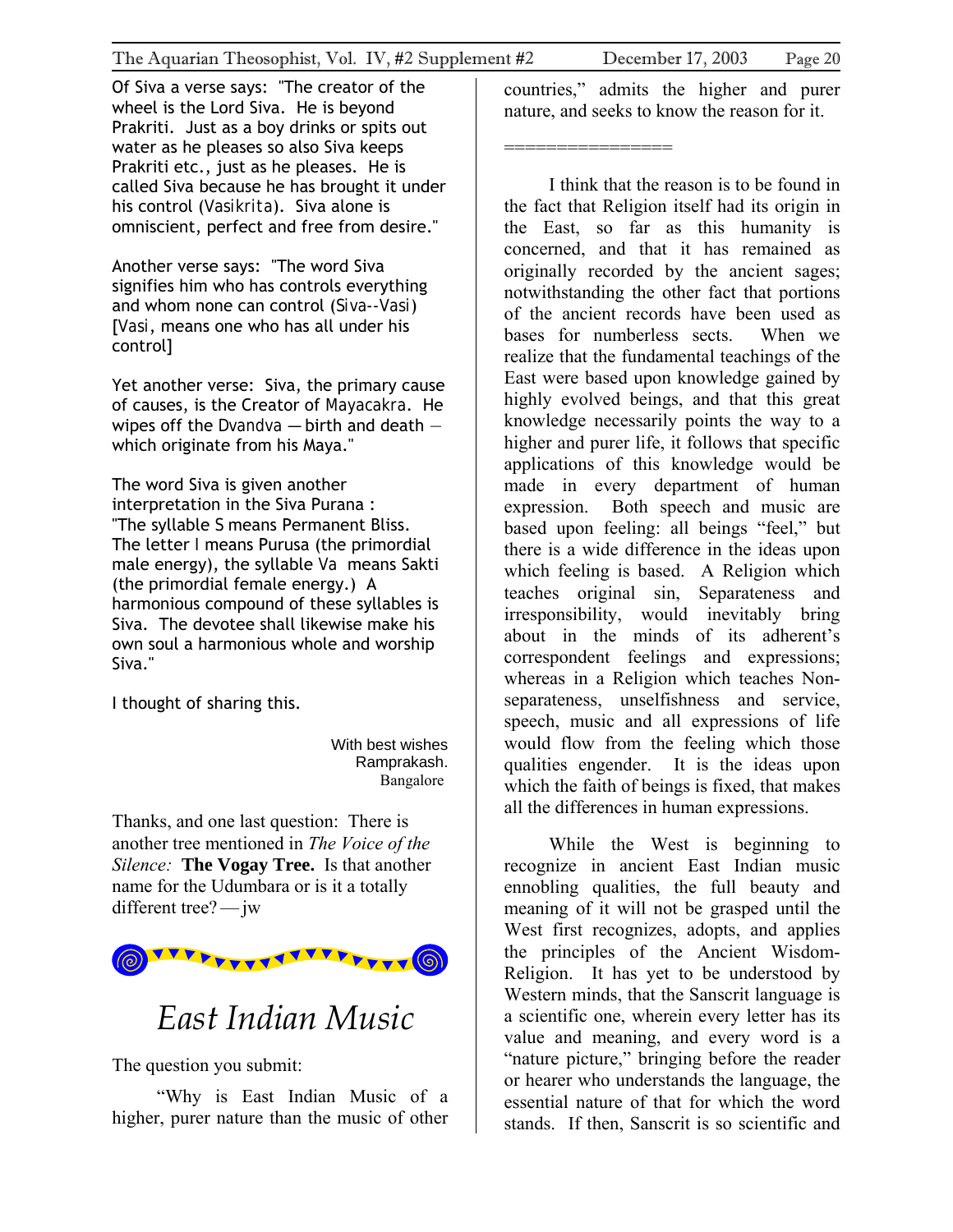<span id="page-20-0"></span>expressive, what may not be predicted of ancient East Indian Music, when it is better understood. The higher the ideals, the higher and purer will be thought, speech, actions and expressions of every kind.

> ROBERT CROSBIE *Theosophy Magazine*  Vol. 10, p. 138



MUSIC: A Divine Art

All sounds are a part of Him who wears a garment of Sound. - *Vishnu Purana*

BOTH man and his universe are one, all parts are but the various players and their instruments. The law of harmony holds all united, each slightest tone having its related sub- and overtones, its essential modulations. The universe is a temple of eternal symphonic harmony, composed of seven Tones. This is the doctrine of the Music of the Spheres, from Lemuria to Pythagoras, showing that there are seven powers of terrestrial and sublunary nature, and seven great Forces. According to this doctrine the world was itself called forth out of Chaos by Sound or Harmony, and constructed according to the principles of musical proportion. Evolution, above and below, proceeds in seven ways; these seven ways or tones are also the seven notes of the musical scale, which are the principles of Sound.

The Secret Doctrine avers that ancient peoples knew more of the secret side of music than has passed to posterity. Adeptkings and divine teachers, at periods too remote for the historian, were the first Instructors of the human family in the arts and sciences. Every ancient legend ascribes magic power to music, "the most divine and spiritual of the arts," asserting that music is a gift and science "coming straight from the gods." The Hindus, more especially, attribute to divine revelation all the arts and

sciences. But with them music stands at the head of everything else. Their Mantra Shastra has for its subject matter the force or power of letters, speech, or music in all its manifestations. Sound (tonal modulations) may be produced of such a nature that the pyramid of Cheops could be raised in the air ... or a dying man be revived and filled with new energy and vigor.

"What," asks Scipio in his ancient vision, "is this mighty and sweet harmony which fills my ears?" The voice replies, "This melody of unequal intervals, yet proportionately harmonized, is produced by the impulse and motion of the spheres themselves, which by blending high and low tones produces uniformly divers symphonies. Mortals have become deaf to those sounds, by having their ears continually filled with them ... and so this sound, which is generated by the exceedingly rapid revolution of the whole Cosmos, is so stupendous that mortal ears cannot contain it." Two millenniums later, in our own time, the Vision of Scipio is restated in scientific terms: "Vibration which controls the forms into which matter shapes itself is considered as the common factor for the appearance of the Cosmos in all its details. The Cosmos may with exactness be considered an acoustical phenomenon, only an infinitesimal fraction of its full scope of vibration being within the range of our hearing or other senses. The material world is the pattern of a cosmical orchestral score in progress of being performed. Truly the 'night is filled with music' and the 'stars sing together'. They are all indeed held, revolved, and rotated by the vibrations of a great song." (New York Herald-Tribune, 1940

. With the elder Chinese, music was in close affinity with religion. They built their world upon the harmonious action of heaven and earth. They regarded the animation of all nature, the movement of the stars and the changes of seasons, as "grand world-music," in which everything keeps steadfastly to its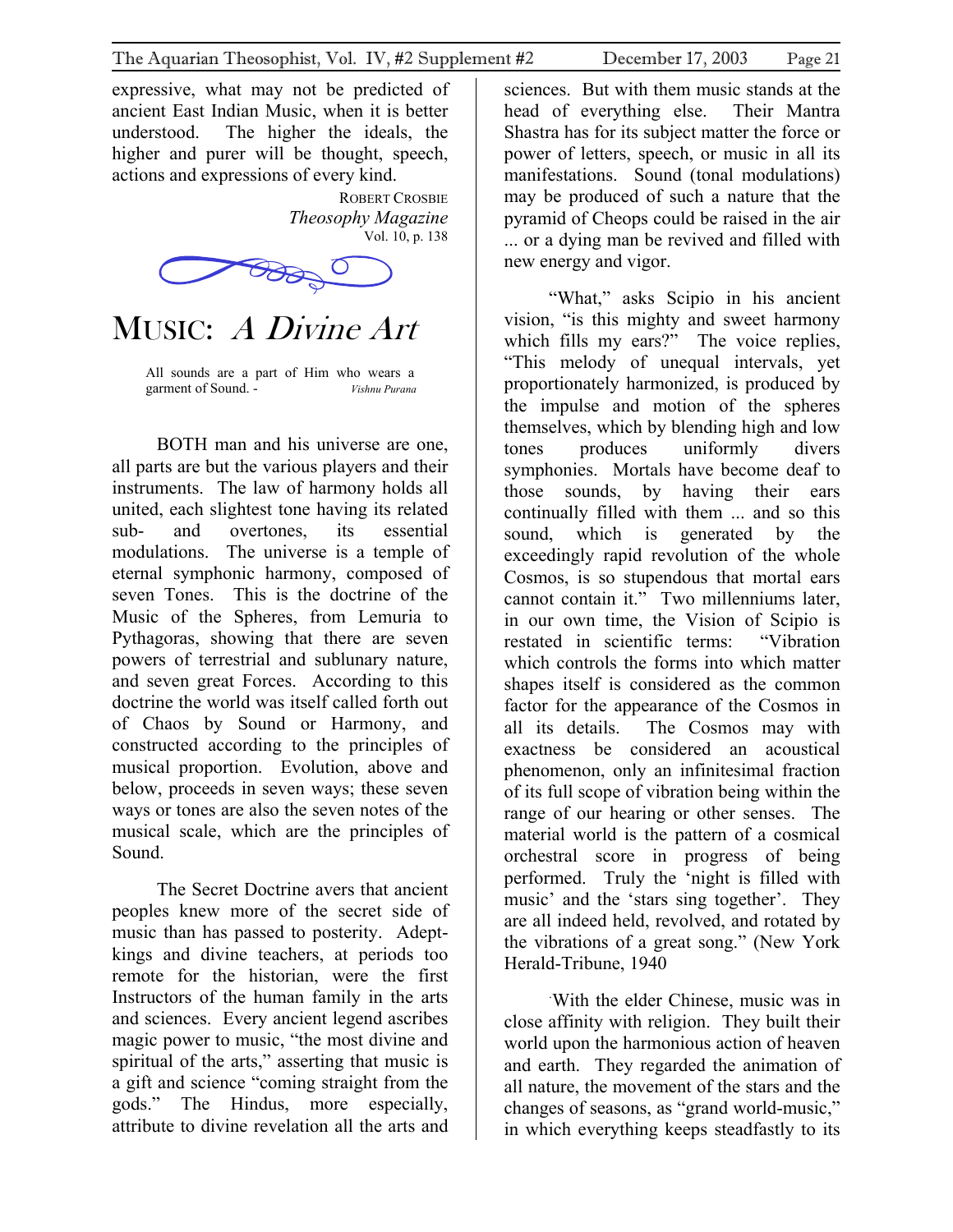appointed course. This, they felt, taught to mankind a wholesome lesson. "Would'st thou know if a people be well governed, if its manners be good or bad?" asks Confucius. "Examine the music it produces!" The Yao Chi states that "In the ancestral temples, rulers and ministers, high and low, listen together to music, and all is harmony and deference. Within the gates of the family, fathers and sons, brothers and cousins, listen together, and all is harmony and affection. In this way fathers and sons, rulers and subjects, were once united in harmony, and the people of the myriad states were associated in love. Such was the method of the ancient kings when they framed their music."

Said the Egyptian Hermes: "As for true music, to know this is to have a knowledge of the order of all things. For the order of each separate thing when set together in one key for all, by means of skilful reason, will make the sweetest and truest music." In Plato's Academy, music was the first subject presented to his pupils, as he considered this art to be the one offering the best preparation for the study of philosophy. In the Republic (III he says, "Musical training is a more potent instrument than any other, because rhythm and harmony enter into the inward places of the soul, on which they mightily fasten, imparting grace, and making the soul of him who is rightly educated, graceful."

Again, in the Shu-King, the Emperor commands his minister: "K'wei, I appoint you to be director of music, and to teach our sons, so that the straightforward shall be mild; the gentle, dignified; the strong, not tyrannical; the impetuous, not arrogant."

The music of nature has everywhere been the first step to the music of art. In the Indian system, their melodies allow no sounds that cannot be classified among the living voices of nature. Indian music is, in the highest sense, pantheistic; but at the same time it is highly scientific. They of the early Aryan races, first to attain to manhood, listened to the voice of nature, and concluded that melody, as well as harmony, are both contained in the great common mother. The Hindus, the Northern Buddhists, and all the Chinese, some thousands of years preceding the discoveries of modern Western science, found that all the sounds of nature make only one tone, which is the middle F, the fundamental tone of nature. This we can all hear, if we know how to listen, in the eternal rustle of the foliage of great forests, in the murmur of waters, in the roar of the storming ocean, and even in the distant roll of a great city. In the Hindu as in Chinese music, the middle F, called Kung or Emperor tone, is the keynote, the starting point, around which are grouped all the other sounds.

It is stated that thousands of years ago the Chinese possessed a system of octaves a "circle of fifths." Beginning with Hwang-ti, who reigned in 2697 B.C., Chinese music assumes its characteristic form. Hwang-ti sent one of his ministers, Ling Lun, to a place west of the Kuen Lun mountains. There he found Indian musicians who knew the secret he was seeking. He took a bamboo rod, tuned to the kung, and found that the proportion 2:3 gave him the next tone (the perfect fifth). Taking two-thirds of each successive tone, he discovered that twelve tones could be made, the thirteenth leading him back to the original kung. (In their 2:3 proportions as "fifths" the seven notes appear as F, C, G, D, A, E, B.) According to Chinese ideas, music rests on two fundamental principles, the shin-li, or spiritual, immaterial principle, and the chi-ishu, or substance. Unity is above, it is heaven; plurality is below, it is earth. Some inkling of the part played by music in the life of ancient China may be seen from the following statement found in the book called The Yellow Bell by Chao-mai-pa: "In 1100 B.C., under the Dynasty of Chou, the orchestra was the Festival Orchestra, called Yen-yo. History tells us that the musicians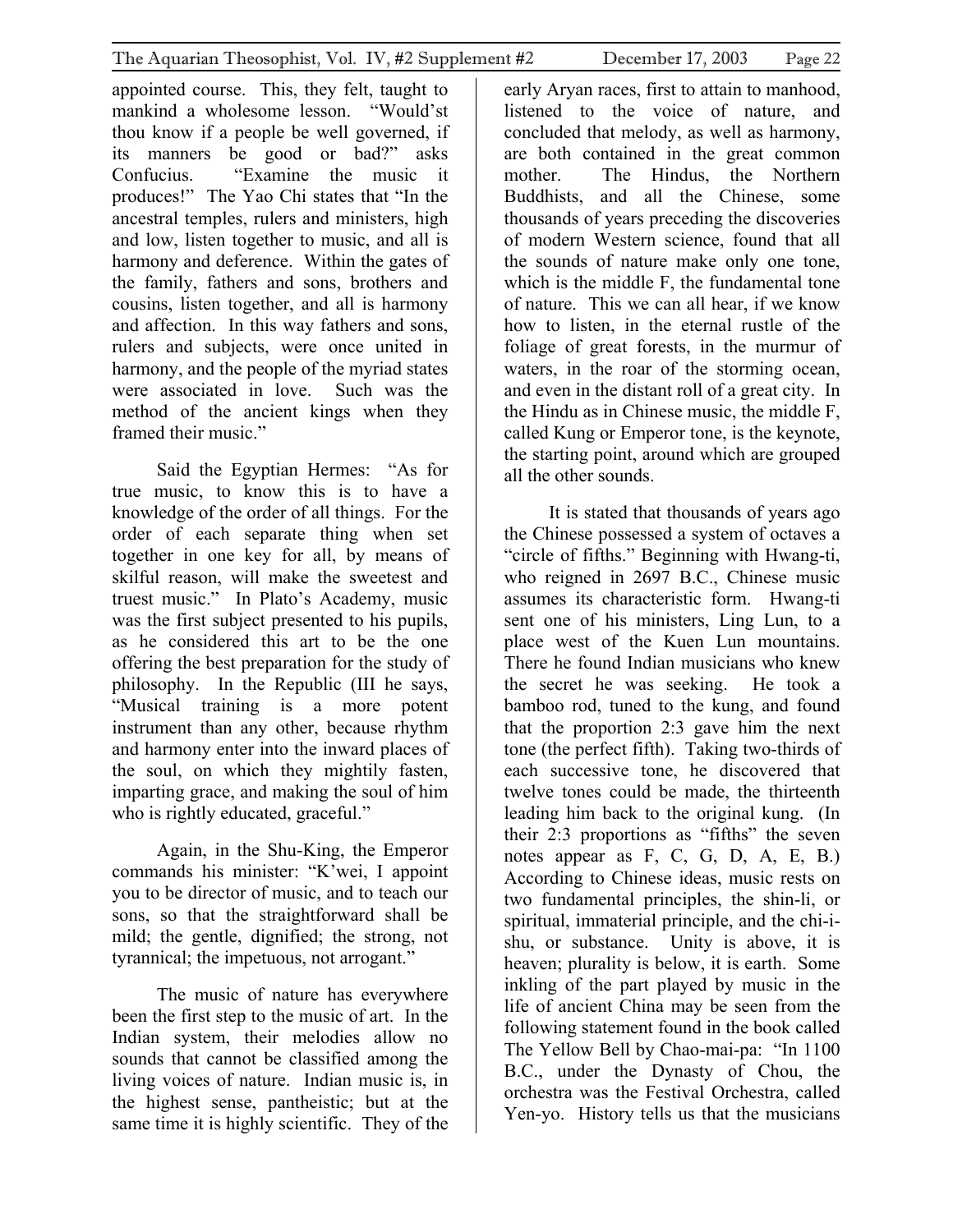(more than ten thousand in number were divided into nine groups, playing simultaneously upon 300 different kinds of instruments."

Ancient Greece had its Orpheus, who was the son of Apollo, and from the latter received the lyre of seven strings. The seven-stringed lyre symbolizes the sevenfold mystery of initiation. In China the favorite instrument of Confucius was the sevenstringed ch'in. To all the demi-gods, heroes and teachers of the Past, Mythology ascribes wondrous powers in the use of sound. Orpheus played to such perfection that nothing could withstand the charm of his music. Not only his fellow mortals but wild beasts were softened by his strains, and gathering round him laid by their fierceness, entranced by his lay. The trees and rocks were sensible to his charm. Kui, a Chinese musician, says: "When I play my kyng the wild animals hasten to me, ranging themselves in rows, spell-bound by my melody." The Bhagavata Purana speaks of Krishna as the "Eternal Boy, first Master of all the Arts." He began as a flute-player, fascinating the village maids and youths and the animals of the jungle. He ended by giving lessons to great Narada in the art of playing the Vina. The Mahabharata describes his complete course of education, saying that he learned the "64 fine arts" including music, in 64 days. "Krishna used often to play his flute in the woods. He made his appearance manifold and danced with the Gopis, he playing the flute and the Gopis their lutes. And as they played, all the gods came down from heaven to see the dancing, and wind and water stood still to listen."

Orpheus came from India, and Orpheus also is the type of the Egyptian Thoth, inventor of the arts and sciences, including music, for Egypt. The Greeks thus owe their knowledge of music primarily to the Hindus. It is also pointed out that the Chinese have a system of music essentially the same as the Greeks, "a scale consisting of two conjunct tetrachords — the keynote being the fourth of the scale. Other details seem to point to a time in the far-distant past when both races were in contact with one source. Then came a day of disruption-one race eastward, the other westward, each pursuing their own way." However, as shown in Theosophical works, both nations had recourse to India; in addition to the other fact that "both the Greeks and the Chinese belonged to the seventh sub-race of the Atlanteans." It was the Egyptians who were considered to be the best music teachers in Greece. "There can be no doubt as to the character of Egyptian music. It must have been both solemn and majestic. This would correspond to all the philosophical notions entertained by the Egyptians."

Plato tells us that amongst the melodies sacred to Isis were songs of immense antiquity, as he believed that good music had existed among the Egyptians for 10,000 years without suffering any change. "In their possession," says the Greek philosopher, "are songs having the power to exalt and ennoble mankind, and these could only emanate from gods and god-like men." The Egyptians themselves entertained similar thoughts concerning the origin of these melodies. In the temple of Dakkeh is a picture of Ptah playing on a harp. Osiris was also looked upon as a patron deity of song. In many representations Osiris is accompanied by the nine female singers whom the Greeks subsequently transformed into the "nine muses."

The priests of ancient nations understood the secret power of music not only upon the human spirit, but as well upon the health of the body. They understood, perhaps, that "the vibrations constituting the notes of the musical scale are strictly analogous to the scale of chemical elements, and also to the scale of colour . . ." Our modern temples of healing have, in this regard, much ground still to recover. The ancients quite evidently knew what to avoid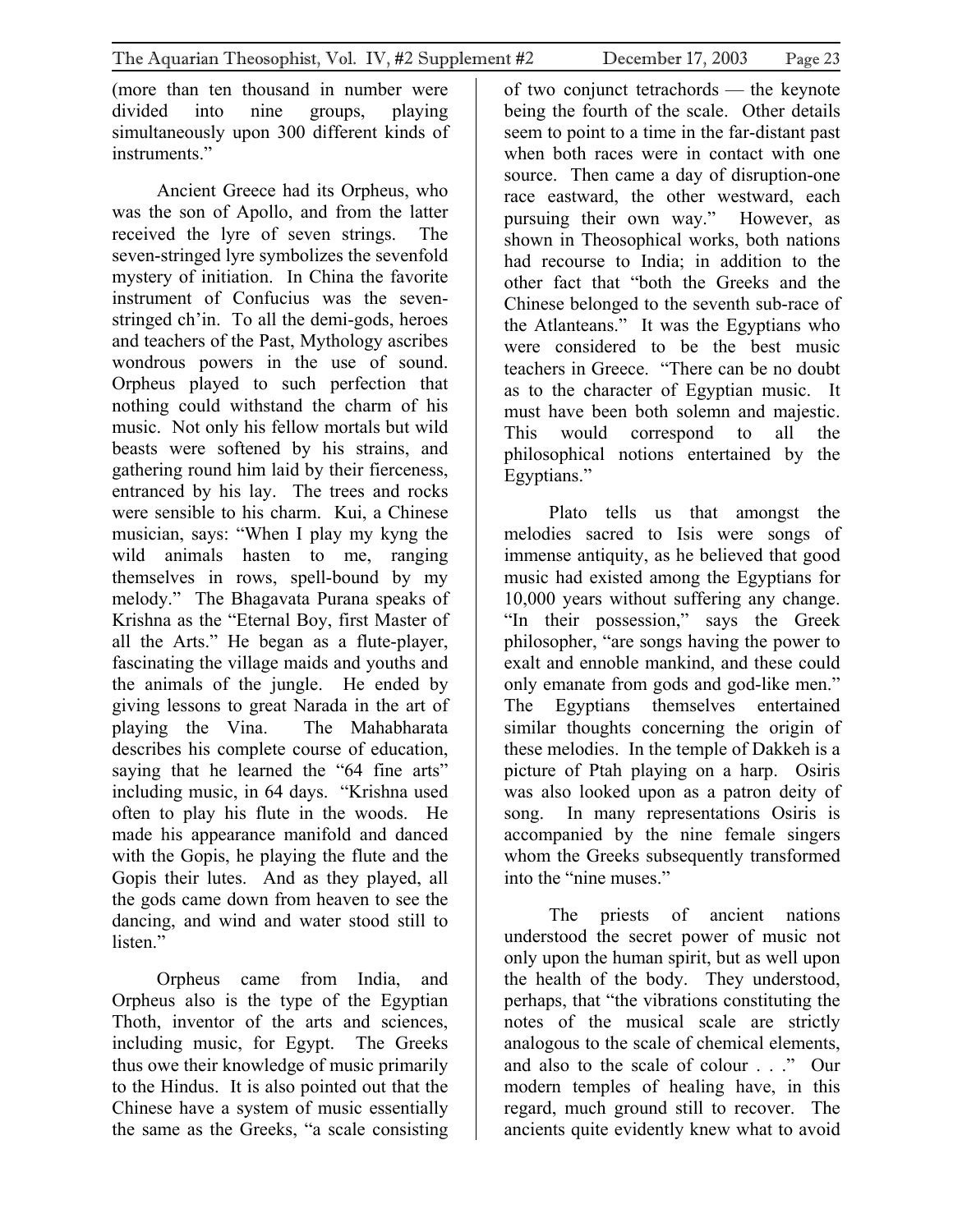<span id="page-23-0"></span>and what could be safely used in these hidden realms of the new Physics; that "certain kinds of music throw us into frenzy; other kinds exalt the soul to religious aspirations. Some colors excite, others soothe and please." The *Odyssey* (Book XIX) tells us that after a hunting episode "the wounds of the noble Odysseus they bound up skillfully, and stayed the black blood with a song of healing."

And now, as then: "When we think of music, how it reaches to the height of heaven and embraces the earth; how there is in it communication with the spirit-like processes of nature, we must pronounce its height the highest, its reach the furthest, its depth the most profound, its breadth the greatest. When one has mastered completely the principles of music, the natural, gentle and honest heart is easily developed, and with this development comes joy. This joy merges in a feeling of repose. The man in this constant repose becomes heaven-like, his actions spirit-like. So it is when mastering music. One regulates his mind and heart." (Yao Chi) Nor is it probable that our dynamic times would suffer from such occasional "repose." (*Theosophy Magazine,* Vol. 42, p. 175) [\\*](#page-23-1)



### Music And The Mind

I have seen (I think in "Path") that Buddha orders his disciples not to have anything to do with music nor to live by it, though in many works on Theosophy music is represented as having a civilizing effect. Can you say why Buddha condemned music and those who practised it? Is it because it is time wasted and prevents meditation?

**W.Q.J.: —** It would be well to consult references before stating premises on which questions are put. I do not remember any statement in Path of the kind quoted. Secondly, it is quite important to know what sort of music Buddha referred to when he prohibited it if he did so. It is more than probable that good organs were not then in use. Can we say that he would have prohibited those? Again, we do not know to what school of music he adverted. Was it sensuous, or sensual, or trifling, or what? All this is important, for supposing the music of that day was of a highly sensuous or sensual style, he would have been perfectly right in ordering his disciples to give it no attention. So first I conclude that there is no way of answering the question properly until we have exact knowledge of the styles and schools of music of Buddha's time, as well as of the kinds of instruments in use. So far as my recollection extends, Buddha did not condemn those who practised music.

But having looked at the purely instrumental and objective side of the matter, we come to the real question on which Buddha, like all other great teachers, laid stress. It is found not only in his words but in the older Brahmanical religion. It is the direction to the student — not to the man of the world — to leave off sight and sound, meaning that unless sensation is overcome the mind will be bound to re-birth. This will include music and all sounds. It covers a large subject relating to how and by what the soul is attached to the miseries of re-birth, but it has really very little to do with the music to which the questioner refers. — *Theosophical Forum*, April, 1893

(Reprinted in *Theosophy Magazine*, Vol. 35, p. 29)



<span id="page-23-1"></span> $\overline{a}$ \* NOTE:-Collated from Theosophical texts and various sources on mythology and history of music.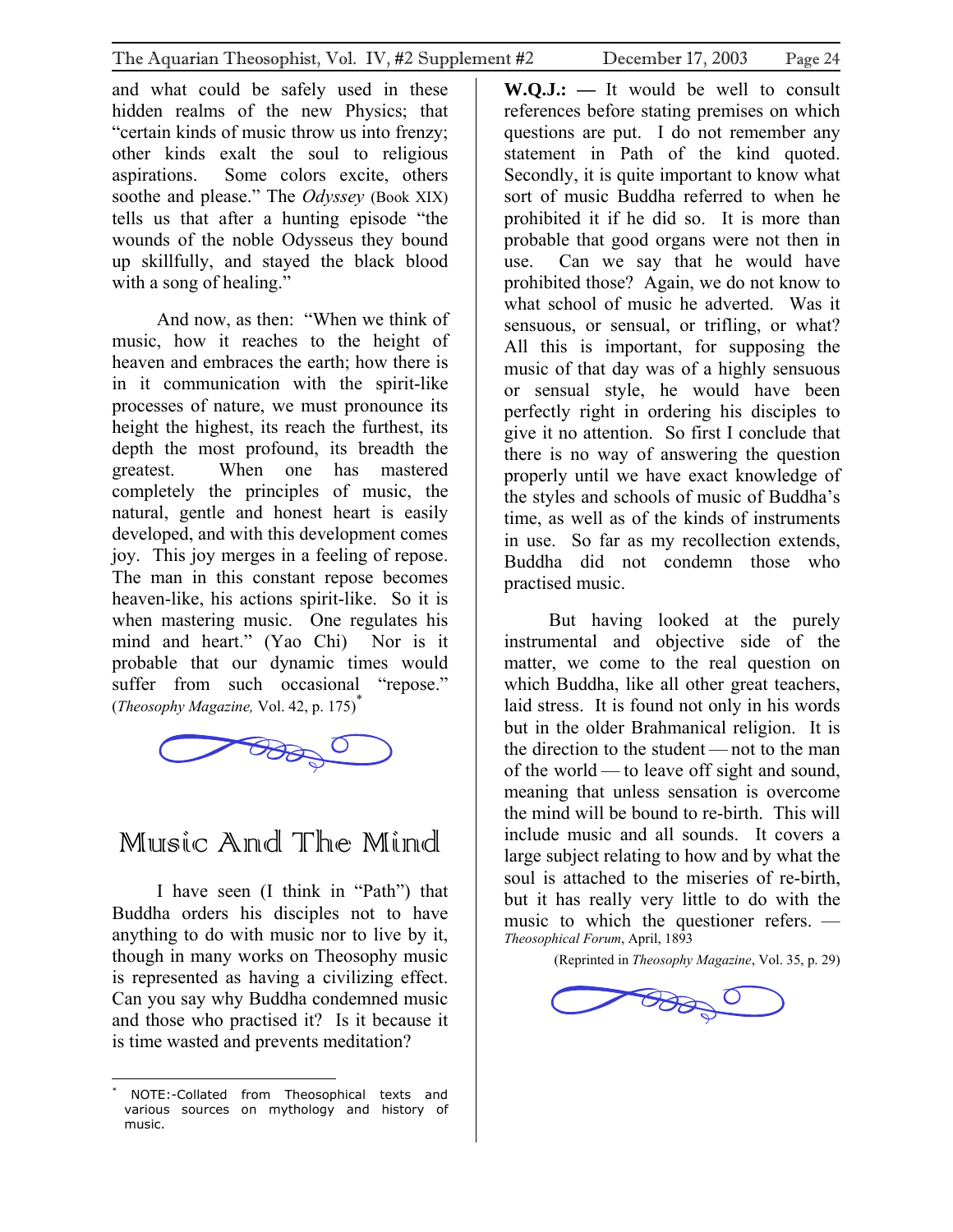# Music

<span id="page-24-0"></span>Opening a Conference of the Madras Music Academy, Shri T. R. Venkatarama Sastri said:

Music is a fine art which touches the emotion. All arts, fine or mechanical are creative. Both are needed. The difference is that while the one is consumable the other creates imperishable spiritual goods. Sculpture has been said to be frozen music.... Visible fine art is for all time. Frozen music is a description which places music highest among fine arts. Our classical music has always been connected with religion and devotion and practically all the classical compositions are devotional in character.... Our music is predominantly productive of the spirit of restful peace. Europeans have asked me whether Indian music was not sad. That Rajasic races should think so, is natural. …

The therapeutic value of music was also well recognized in ancient times, e.g., in Egypt and Greece. H.P.B. says in Isis Unveiled

From the remotest ages the philosophers have maintained the singular power of music over certain diseases, especially of the nervous class . . . sound has an attractive property; it draws out disease, which streams out to encounter the musical wave, and the two, blending together, disappear in space. . . . Music is the combination and modulation of sounds, and sound is the effect produced by the vibration of the ether. Now, if the impulses communicated to the ether by the different planets may be likened to the tones produced by the different notes of a musical instrument, it is not difficult to conceive that the Pythagorean "music of the spheres" is something more than a mere fancy, and that certain planetary aspects may imply disturbances in the ether of our planet, and certain others rest and harmony. Certain kinds of music throw us into frenzy; some exalt the soul to religious aspirations. In fine, there is scarcely a human creation which does not respond to certain vibrations of the atmosphere. . . . The most ancient Egyptians cultivated the musical arts, and understood well the effect of musical harmony and its influence on the human spirit. . . . Music was used in the Healing Department of the temples for the cure of nervous disorders.

The President of the Conference, who is a well known musician of the South, dwelt upon the spiritual value of music and said: "The art of sangita was a yoga in itself." We may mention here that those who sought admission into the school of Pythagoras — who learnt music from the Egyptians — were required to have already studied as a preliminary step, the sciences of arithmetic, astronomy, geometry and music, held as the four divisions of, Mathematics.

Our universities could well introduce music into their curricula of studies, and it is satisfying to note that the Madras University has given the lead. There is some scope for the standardization of the ragas, some of which vary with the different schools, and in this task the universities could help.

*Theosophical Movement,* Vol. 22, p. 68



### Music's Role In Healing

An article by Edward Podolsky entitled " Music's Role in Healing," which is abstracted in the Reader's Rapid Review (September) from the Etude, traces the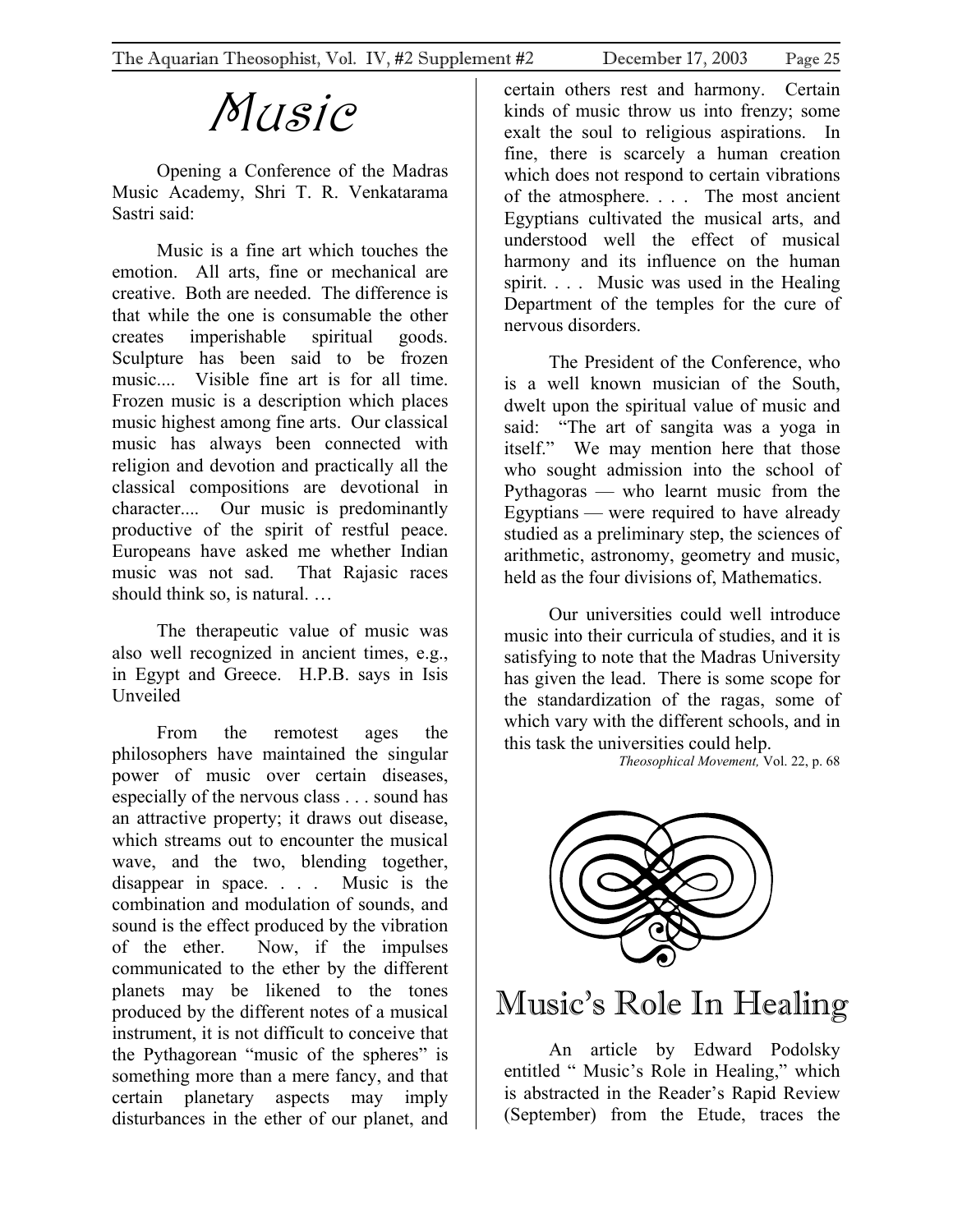belief in the healthful and curative properties of music back to Homer in Greece and the oldest Egyptian medical papyri. The successful treatment of melancholia with music is illustrated not only by the classic Biblical case of King Saul, but also by the cases of Philip V of Spain and George III of England. Mr. Podolsky reports a French physician as agreeing with the ancient view of the efficacy of music in the treatment of sciatica. He cites numerous other experiments, in the course of the last few decades, in the treatment of disease with music:

Dr. Hunter in 1892 found that music was of great value for pain and insomnia in his hospital wards. After a trial of various instruments he considered the lyre and harp as yielding the best results.

In 1899 Dr. Herbert Dixon described how he tested the effects of music on his patients. He found that quick, lively music suited those with slow circulation and lowered vitality, whereas soft, soothing music was an aid against night terrors and delirium.

Dr. Xavier Vernier in 1903 proved that music was capable of dispelling fatigue and acting as a stimulus for more work. A greater amount of work was accomplished during the playing of certain types of music than others allegro, maestoso and militaire, also largo and andante movements, were found to be accompanied by more production in work than the allegretto movement.

Among the more modern experimenters in this particular phase of the influence of musical stimuli were Binet and Courtier who in 1895 conducted a series of experiments on the capillary circulation in the hand. They established the fact that purely sensorial excitations produced a marked effect on the amplitude of pulsation. Dissonances produced a greater effect of the

same nature, and sad music nearly always provoked a reduction.

He concludes that "from the evidence before us it can be stated that music has a well-defined influence on all the systems of the human body and in this fashion exerts a profound effect on human health."

The author summarises the recognized physiological effects of music thus:

- 1. Music increases metabolism.
- 2. It increases or decreases muscular energy accordIng to the type of music played.
- 3. It accelerates respiration and lessens its regularity.
- 4. It produces a marked but variable effect on volume, pulse and blood pressure.
- 5. It lowers the threshold for sensory stimuli of different modes.

Apropos of this, H. P. B. refers (Isis Unveiled. I. 544 to the knowledge of the ancient Egyptians who used music in the healing department of the temples for the cure of nervous disorders.

She furnishes a suggestive clue to the manner of its action:

From the remotest ages the philosophers have maintained the singular power of music over certain diseases, especially of the nervous class. Kircher recommends it, having experienced its good effects in himself, and he gives an elaborate description of the instrument he employed. It was a harmonica composed of five tumblers of a very thin glass, placed in a row. In two of them were two different varieties of wine; in the third, brandy; in the fourth, oil; in the fifth, water. He extracted five melodious sounds from them in the usual way, by merely rubbing his finger on the edges of the tumblers. The sound has an attractive property; it draws out disease, which streams out to encounter the musical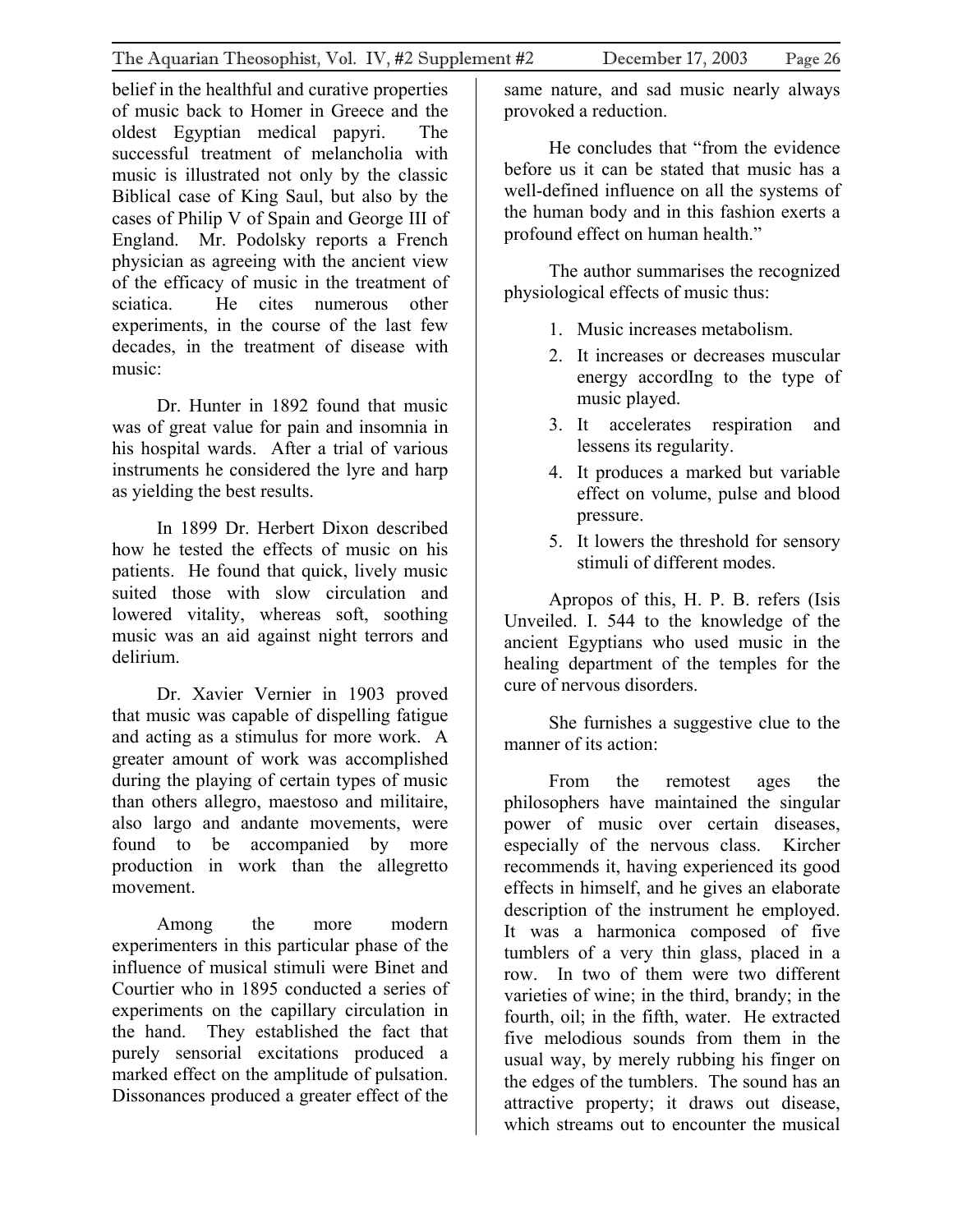<span id="page-26-0"></span>wave, and the two, blending together, disappear in space. Asclepiades employed music for the same purpose, some twenty centuries ago; he blew a trumpet to cure sciatica, and its prolonged sound making the fibres of the nerves to palpitate, the pain invariably subsided. Democritus in like manner affirmed that many diseases could be cured by the melodious sounds of a flute. Mesmer used this very harmonica described by Kircher for his magnetic cures. —I, 215.

Music has been described as "the combination and modulation of sounds" (Isis Unveiled. I, 275) and sound as " the most potent and effectual magic agent". (S. D. I, 464)

Sound generates, or rather attracts together, the elements that produce an ozone, the fabrication of which is beyond chemistry, but within the limits of Alchemy. It may even resurrect a man or an animal whose astral "vital body" has not been irreparably separated from the physical body by the severance of the magnetic or odic chord. As one saved thrice from death by that power, the writer ought to be credited with knowing personally something about it  $-$ I, 555.



### An Unpublished Discourse of Buddha

Said the All-Merciful: —

lessed are ye, O Bhikshus, happy are ye who have understood the mystery of Being and *Non-Being* explained in Bas-pa [Dharma, Doctrine], and have  $\overline{\mathcal{B}}$ 

given preference to the latter, for ye are verily my Arhats. . . . The elephant, who sees his form mirrored in the lake, looks at it, and then goes away, taking it for the real body of another elephant, is wiser than the man who beholds his face in the stream, and looking at it, says, "Here am I . . . I am I"for the "I," his Self, is not in the world of the twelve Nidānas and mutability, but in that of Non-Being, the only world beyond the snares of Māyā. . . . That alone, which has neither cause nor author, which is selfexisting, eternal, far beyond the reach of mutability, is the true "I" [Ego], the Self of the Universe. The Universe of Nam-Kha says: "I am the world of Sien-Chan";<sup>\*</sup> the four illusions laugh and reply, "Verily so." But the truly wise man knows that neither man, nor the Universe that he passes through like a flitting shadow, is any more a real Universe than the dewdrop that reflects a spark of the morning sun is that sun. . . . There are three things, Bhikshus, that are everlastingly the same, upon which no vicissitude, no modification can ever act: these are the Law, NirvāŠa, and Space,  $^{\dagger}$  and those three are One, since the first two are within the last, and that last one a Māyā, so long as man keeps within the whirlpool of sensuous existences. One need not have his mortal body die to avoid the clutches of concupiscence and other passions. The Arhat who observes the seven hidden precepts of Bas-pa may become Dang-ma and Lha[.‡](#page-26-3) He may hear the "holy voice" of .

<span id="page-26-1"></span><sup>&</sup>lt;u>.</u> \* The Universe of Brahmā (Sien-Chan; Nam-Kha) is Universal Illusion, or our phenomenal world.

<span id="page-26-2"></span> $^{\dagger}$  Ākāśa. It is next to impossible to render the mystic word "Tho-og" by any other term than "Space," and yet, unless coined on purpose, no new appellation can render it so well to the mind of the Occultist. The term "Aditi" is also translated "Space," and there is a world of meaning in it.

<span id="page-26-3"></span><sup>‡</sup> Dang-ma, a purified soul, and Lha, a freed spirit within a living body; an Adept or Arhat. In the popular opinion in Tibet, a Lha is a disembodied spirit, something similar to the Burmese Nat only higher.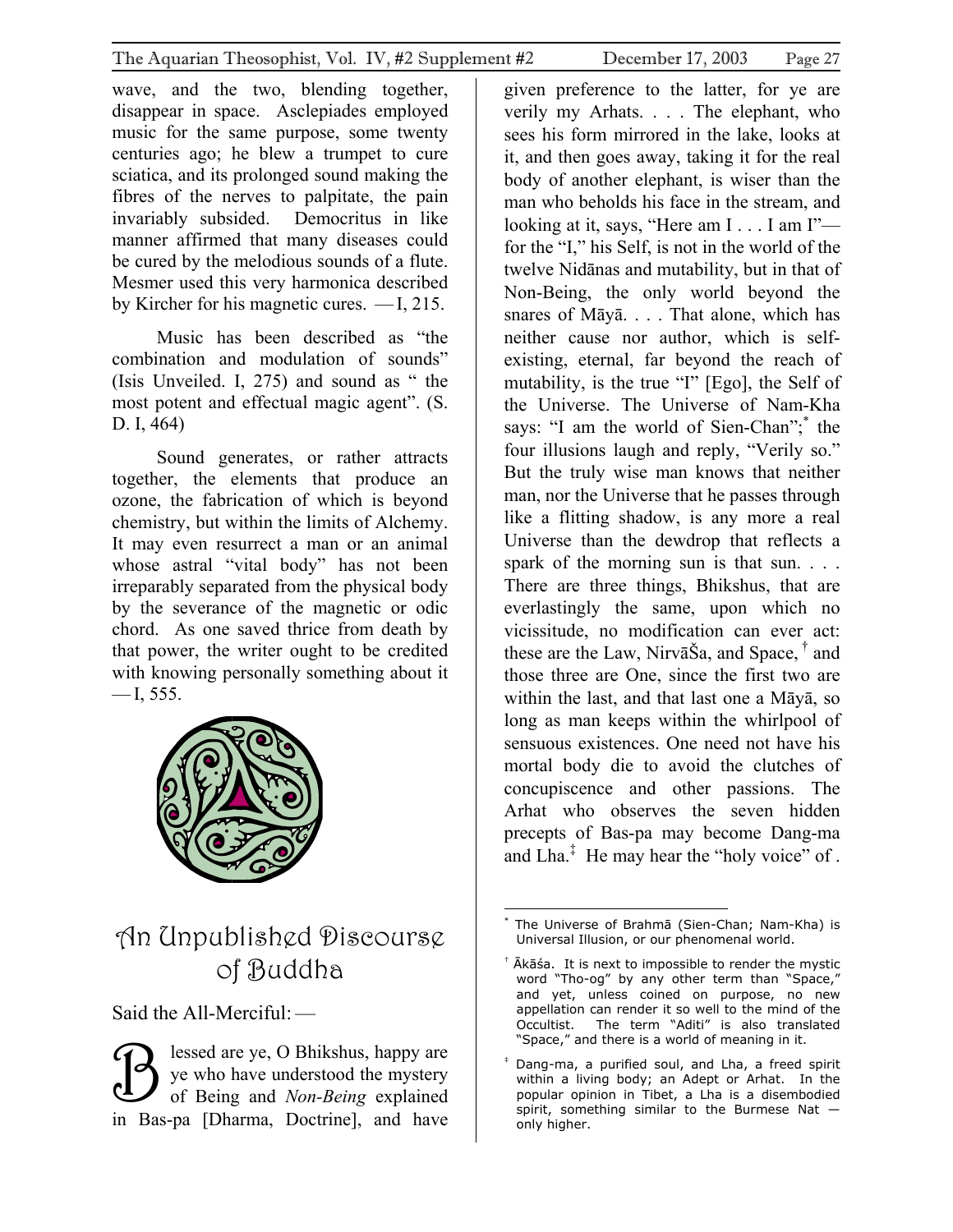. . [Kwan-yin],[\\*](#page-27-0) and find himself within the quiet precincts of his Sangharama[†](#page-27-1) transferred into Amitabha Buddha. $\frac{1}{x}$ Becoming one with Anuttara Samyak Sambodhi, $§$  he may pass through all the six worlds of Being (Rūpalooka) and get into the first three worlds of Arūpa.<sup>\*\*§</sup>  $\ldots$  He who listens to my secret law, preached to my select Arhats, will arrive with its help at the knowledge of Self, and thence to perfection.

========== It is due to entirely erroneous conceptions of Eastern thought and to ignorance of the existence of an Esoteric key to the outward Buddhist phrases that Burnouf and other great scholars have inferred from such propositions  $-$  held also by the Vedāntins  $-$  as "my body is not body" and "myself is no self of mine," that Eastern psychology was all based upon non-permanency. Cousin, for instance, lecturing upon the subject, brings the two following propositions to prove, on Burnouf's authority, that, unlike Brāhmanism, Buddhism rejects the

 $\overline{a}$ 

- <span id="page-27-2"></span>‡ Amitābha Buddha is in this connection the "boundless light" by which things of the subjective world are perceived.
- <span id="page-27-3"></span> $§$  Esoterically, "the unsurpassingly merciful and enlightened heart," said of the "Perfect Ones," the Jīvan-muktas, collectively.
- <span id="page-27-5"></span><span id="page-27-4"></span>\*\* These six worlds  $-$  seven with us  $-$  are the worlds of Nats or Spirits, with the Burmese Buddhists, and the seven higher worlds of the Vedantins.

perpetuity of the thinking principle. These are:

- 1. Thought or Spirit[\\*\\*](#page-27-6)  $-$  for the faculty is not distinguished from the subject  $-$  appears only with sensation and does not survive it.
- 2. The Spirit cannot itself lay hold of itself, and in directing attention to itself it draws from it only the conviction of its powerlessness to see itself otherwise than as successive and transitory.

This all refers to Spirit embodied, not to the freed Spiritual Self on whom Māyā has no more hold. Spirit is no body; therefore have the Orientalists made of it "nobody" and nothing. Hence they proclaim Buddhists to be Nihilists, and Vedāntins to be the followers of a creed in which the "Impersonal [God] turns out on examination to be a myth"; their goal is described as

 The complete extinction of all spiritual, mental, and bodily powers by absorption into the Impersonal.<sup>[††](#page-27-7)</sup>

The mastery of Buddhistic dogmas can be attained only according to the Platonic method: from universals to particulars. The key to it lies in the refined and mystical tenets of spiritual influx and divine life.

Saith Buddha:

*Whoever is unacquainted with my Law,[‡‡](#page-27-8) and dies in that state, must return to* 

<span id="page-27-7"></span> $^{\dagger\dagger}$  *Vedānta Sāra . . .* translated by Major G. A. Jacob in A Manual of Hindu Pantheism. [London, Trübner; Boston, Houghton, 1881.]

<span id="page-27-0"></span><sup>\*</sup> Kwan-yin is a synonym, for in the original another term is used, but the meaning is identical. It is the divine voice of Self, or the "Spirit-voice" in man, and the same as Vāchīśvara (the "Voice-deity") of the Brāhmans. In China, the Buddhist ritualists have degraded its meaning by anthropomorphizing it into a Goddess of the same name, with one thousand hands and eyes, and they call it Kwanshai-yin-Bodhisat. It is the Buddhist "daïmon" voice of Socrates.

<span id="page-27-1"></span><sup>&</sup>lt;sup>+</sup> Sangharama is the *sanctum sanctorum* of an ascetic, a cave or any place he chooses for his meditation.

<span id="page-27-6"></span> $\overline{a}$ Two things entirely distinct from each other. The "faculty is not distinguished from the subject" only on this material plane, while thought generated by our physical brain, one that has never impressed itself at the same time on the spiritual counterpart, whether through the atrophy of the latter or the intrinsic weakness of that thought, can never survive our body; this much is sure.

<span id="page-27-8"></span> $**$  The Secret Law, the "Doctrine of the Heart," so called in contrast to the "Doctrine of the Eye," or exoteric Buddhism.